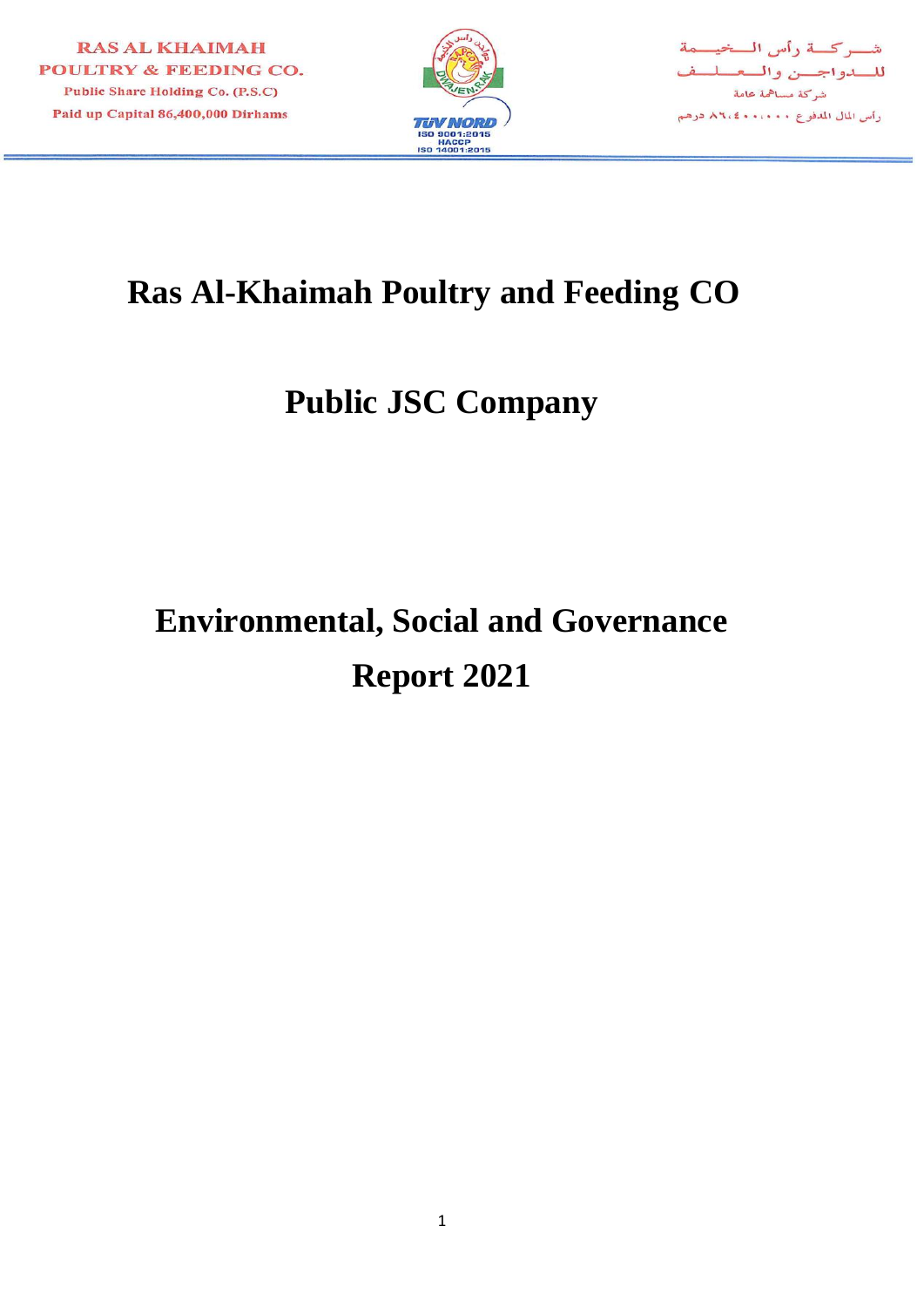

شب كسة رأس السخيسمة للسدواجسن والمعسلسف شركة مساهمة عامة رأس المال المدفوع ٨٦،٠٠٠٠ ٨٦،٤

# **Table of Contents**

**First :**

- **- Chairman Word**
- **- General Manager Word**

# **Second: About the report**

#### **Third : Who we are:**

- 1. Ras Al Khaimah Poultry and Feeding Co Public JSC (RAPCO)
- 2. Board of Directors
- 3. Company ownership
- 4. Our products
- 5. Organizational Structure

# **Fourth: Sustainable Development Goals**

# **Fifthly: the environmental dimension**

- 1. Greenhouse gas emissions
- 2. Emission intensity
- 3. Energy use
- 4. Energy density
- 5. Energy blending
- 6. Use of water
- 7. Environmental processes
- 8. Environmental control
- 9. Environmental control
- 10.Climate risk mitigation

# **Sixth: The social dimension**

1. GM Pay Ratio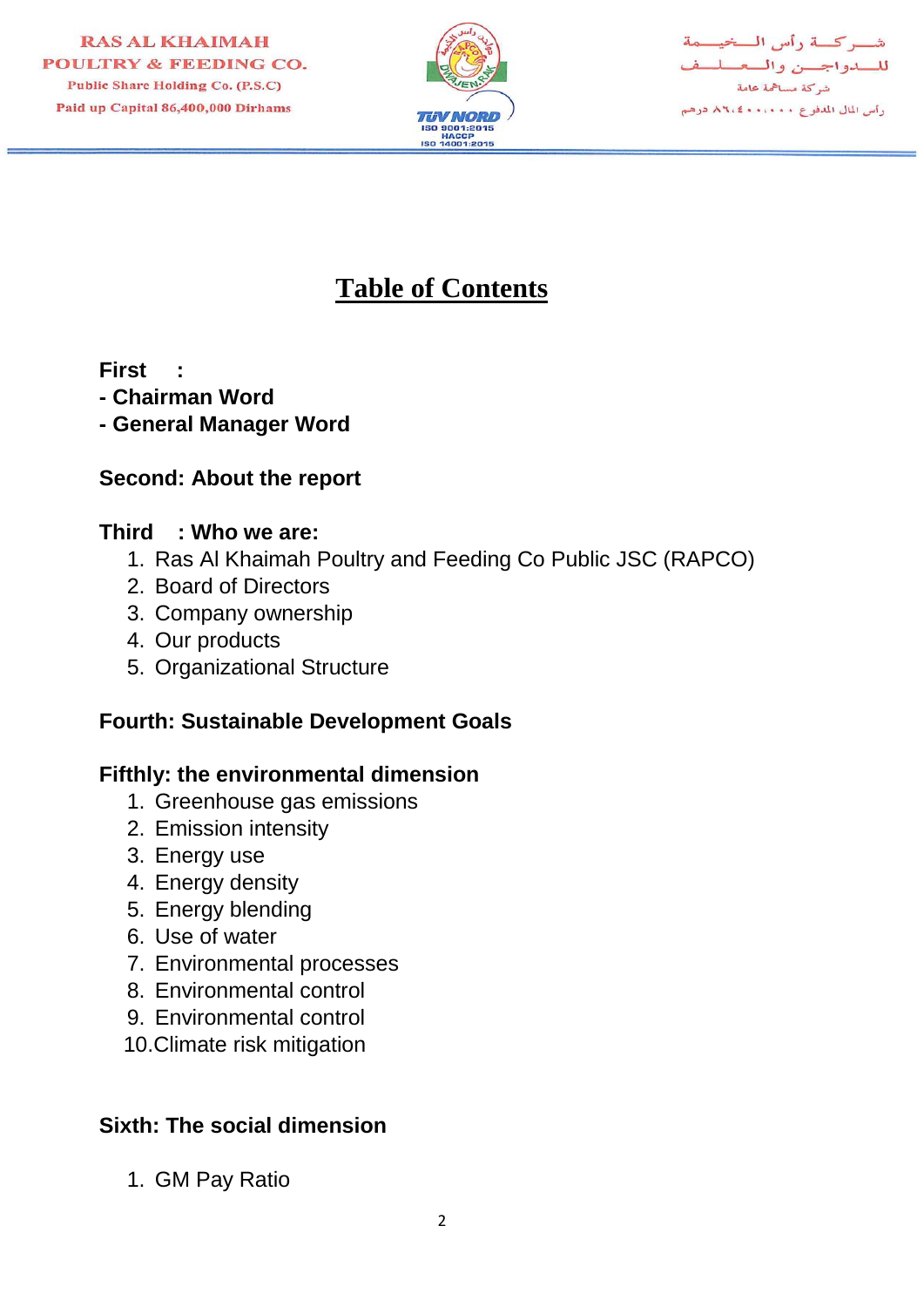

شهركة رأس المخيسمة للسدواجسن والمعملم شركة مساهمة عامة رأس المال المدفوع ٨٦،٤٠٠٠٠٠ درهم

- 2. Gender Pay ratio
- 3. Employee turnover
- 4. Gender Diversity
- 5. Temporary workers ratio
- 6. Non-discrimination
- 7. Injury rate
- 8. Global health and safety
- 9. Child and forced labor
- 10. Human Rights
- 11. Nationalization
- 12. Community investment

# **Seventh: Governance**

- 1. Diversity of the board of directors
- 2. Independence of the Board of Directors
- 3. Salaries with incentives
- 4. Supplier Code of Conduct
- 5. Ethics and Anti-Corruption
- 6. Data privacy
- 7. Sustainability Reports
- 8. Disclosure practices
- 9. External Assurance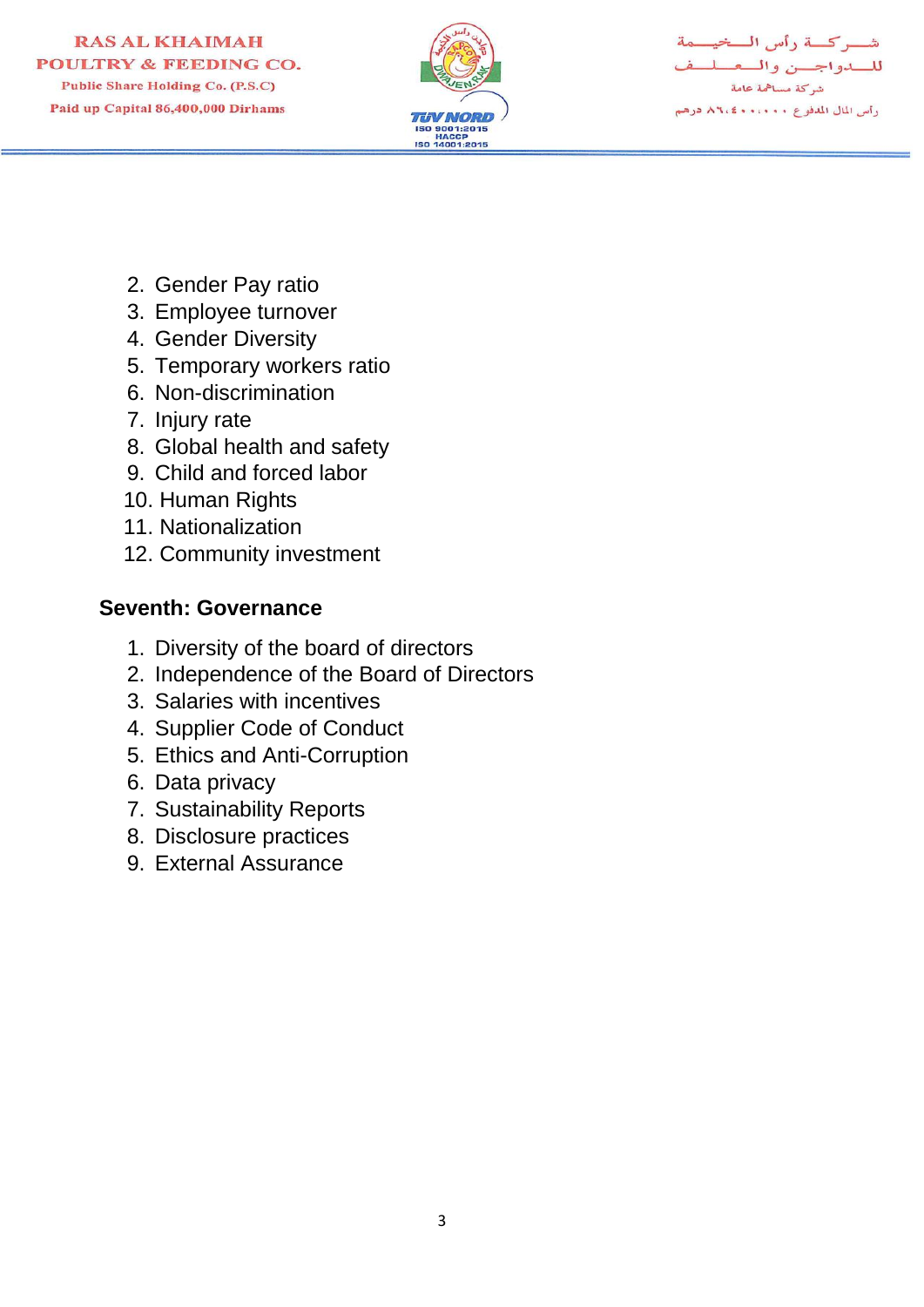

شوركة رأس المخيصمة للسدواجس والمعسليف شركة مساهمة عامة رأس المال المدفوع ٨٦،٠٠٠٠ ٨٦،٤

#### **First:**

#### **- A word from the Chairman:**

The commitment of Ras Al Khaimah Poultry and Feeding Co Public JSC (RAPCO) to environmental, social and governance standards is in line with the legacy of the founding father, Sheikh Zayed bin Sultan Al Nahyan, may God rest his soul, and the continuous support of His Highness Sheikh Saud bin Saqr Al Qasimi, Ruler of Ras Al Khaimah, and with the vision of the rational leadership Which always focuses on consolidating sustainability and protecting the environmental and natural systems in the UAE. Rabco's strategy in the field of sustainability adopts an integrated approach that includes all aspects of our business and enhances our contribution in the fields of economy and environment. We continue to work to enhance our environmental performance as we seek to expand our operations by searching for strategic partnerships to ensure our ability to provide more local product, and to ensure the continuity of our role in supporting sustainable economic growth and prosperity in the country.

# **Sheikh / Mohammed Humaid Alqassemi**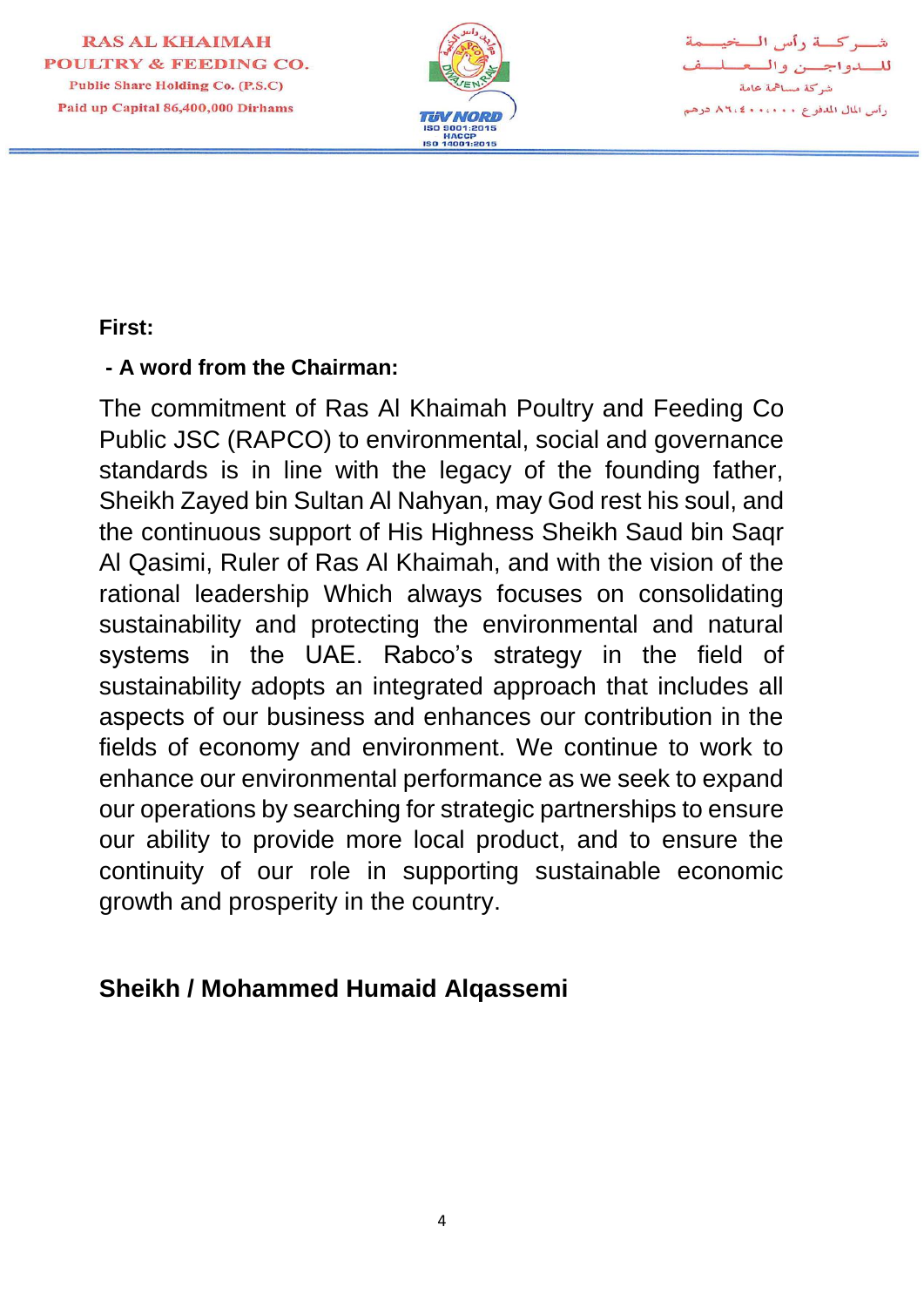

شهركسة رأس السخيسمة للسدواجسن والسعسلسف شركة مساهمة عامة رأس المال المدفوع ٨٦،٠٠٠٠ كالم ١ درهم

#### **- A word from the General Manager:**

The poultry sector is witnessing a transformation driven by innovation, sustainability and unexpected market changes, and companies today are focusing more on harmonizing their business operations on the one hand and the impact of those operations on the environment on the other hand, so that stakeholders have become more aware of the relationship between the company's growth and its implemented strategies in the field of environment and responsibility social and governance.

The company started since 1976, and it aims throughout its journey to ensure the provision of value to its customers and shareholders, and to improve and develop the positive impact of society and the environment around us and for all stakeholders.

The Covid 19 pandemic has shown our constant determination to provide solutions and ensure continuity, and throughout this period our top priorities were the health and safety of our employees, customers and the communities we serve, as we took a set of precautionary measures to protect the workforce by reducing capacity and providing protective equipment.

The company is committed to complying with the best international practices in the poultry sector, and is also committed to joining the march of the goals of UAE Vision 2021, which is to promote economic, social and environmental success in the country.

#### **Dr. Mohamed Elsiddig Elimam**

 **General Manger**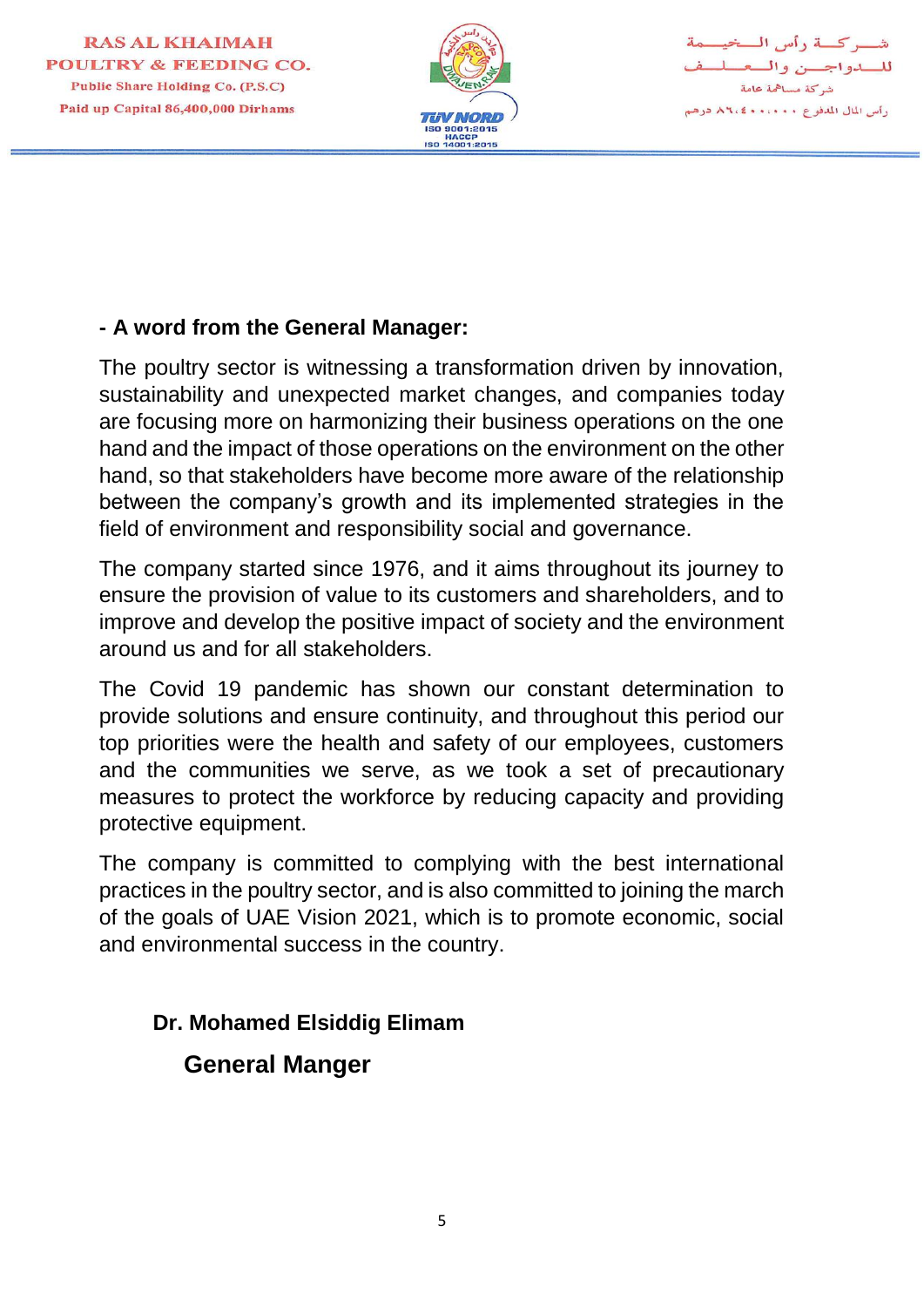

يركسة رأس السخيسمة للسدواجسن والسعسل شركة مساهمة عامة رأس المال المدفوع ٨٦،٠٠٠٠ كالم درهم

#### **Second: Overview**

Ras Al Khaimah Poultry and Feeding Co Public JSC (RAPCO) presents its first annual sustainability report, covering its activities during the year 2020. This report was prepared in accordance with the Environmental, Social and Governance Disclosure Guide (ESG) issued by the Abu Dhabi Securities Exchange, which contains the basic indicators of environmental disclosure and social and governance in line with the Sustainable Stock Exchanges Initiative and the World Federation of Exchanges.

#### **Third: Introduction**

**1.** Ras Al Khaimah Poultry and Feeding Co Public JSC (RAPCO) is considered one of the leading companies and at the forefront of poultry production companies in the United Arab Emirates. It was established since 1976 AD in its headquarters in Digdaga area in Ras Al Khaimah and produces fresh chicken and table eggs.

#### **A. Our Vision:**

Meeting all the customers' requirements with in-depth expertise and technological competence to attain the zenith of success in the industry.

#### **B. Our Mission:**

Providing high quality and reliable slaughtered poultry (Halal), healthy and fresh table eggs with fast logistics systems in order to achieve specific goals, while maintaining value for money and the birth of a reliable leadership to pursue customer satisfaction.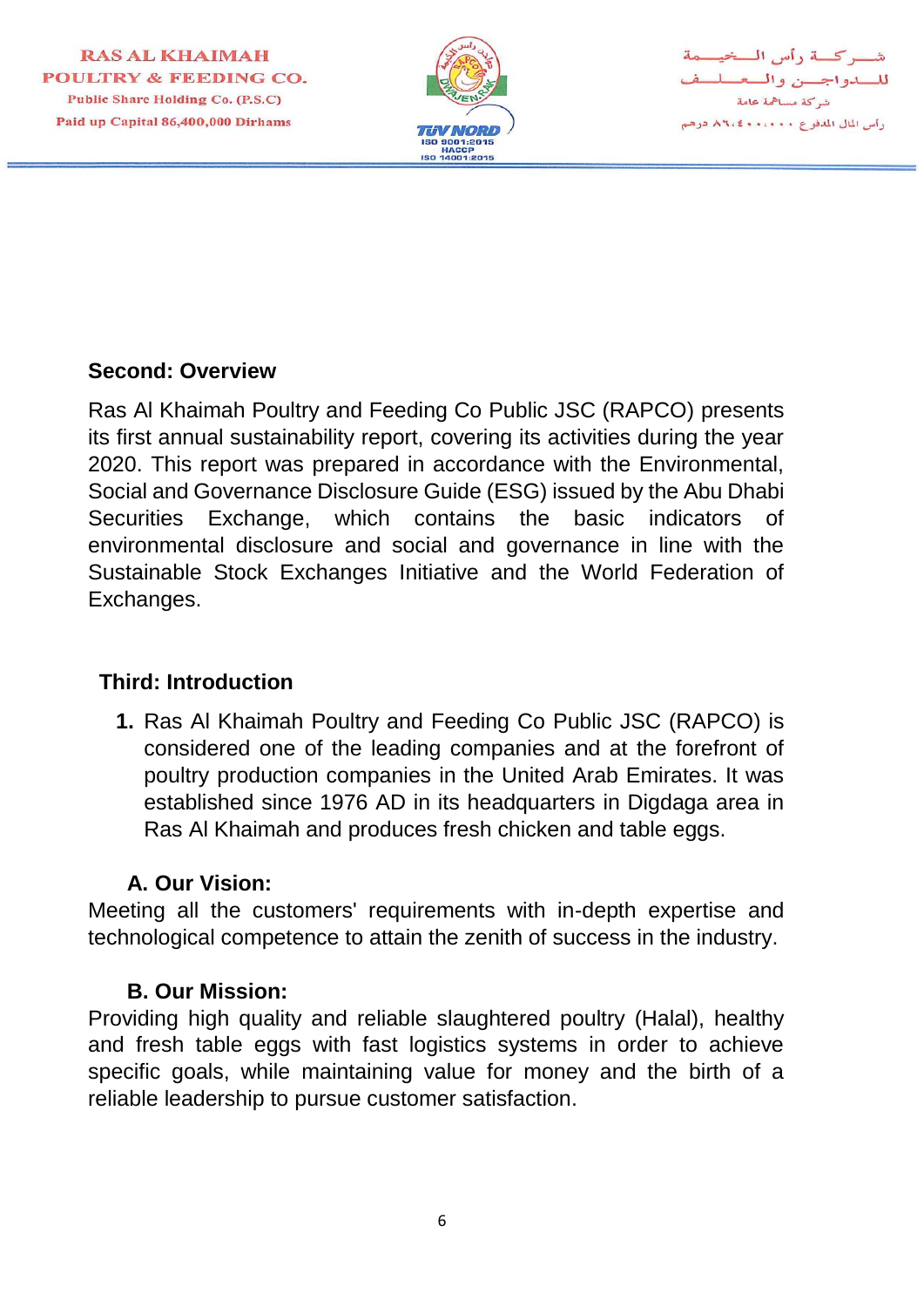

شب كسة رأس السخيسمة للسدواجسن والمعسلسف شركة مساهمة عامة رأس المال المدفوع ٨٦،٠٠٠٠ ٨٦،٤

# **C. Our Strategy:**

These are RAPCO's strategies that have shaped and continued to guide this solid, growing and vertically integrated company.

- 1. Construction of poultry farms.
- 2. Production of Broiler Chickens and Table Eggs.
- 3. Import of Poultry Equipment's which are required for the production.
- 4. Investments in Shares of Banks, Different Local Companies, Real estate . . . etc.

# **D. Our Values:**

- **Integrity:** We realize that integrity is essential, and in order to be trustworthy, we must maintain our competence and be honest in our dealings.
- **Transparency:** We disclose all product data such as production date, shelf life, and others.
- **Accountability:** We know that we are ultimately accountable to our shareholders, so we focus heavily on maximizing the long-term market value of the stock.

# **E. Our Principles:**

To accomplish this challenging mission, RAPCO is committed to the following principles:

- 1. To maintain and expand the company's leadership in the poultry industry.
- 2. To provide top-class logistics system, reinforced by our proprietary poultry production technology.
- 3. Apply the highest standards of quality and food safety for products, to achieve maximum consumer satisfaction by providing value for money and trust through integrity.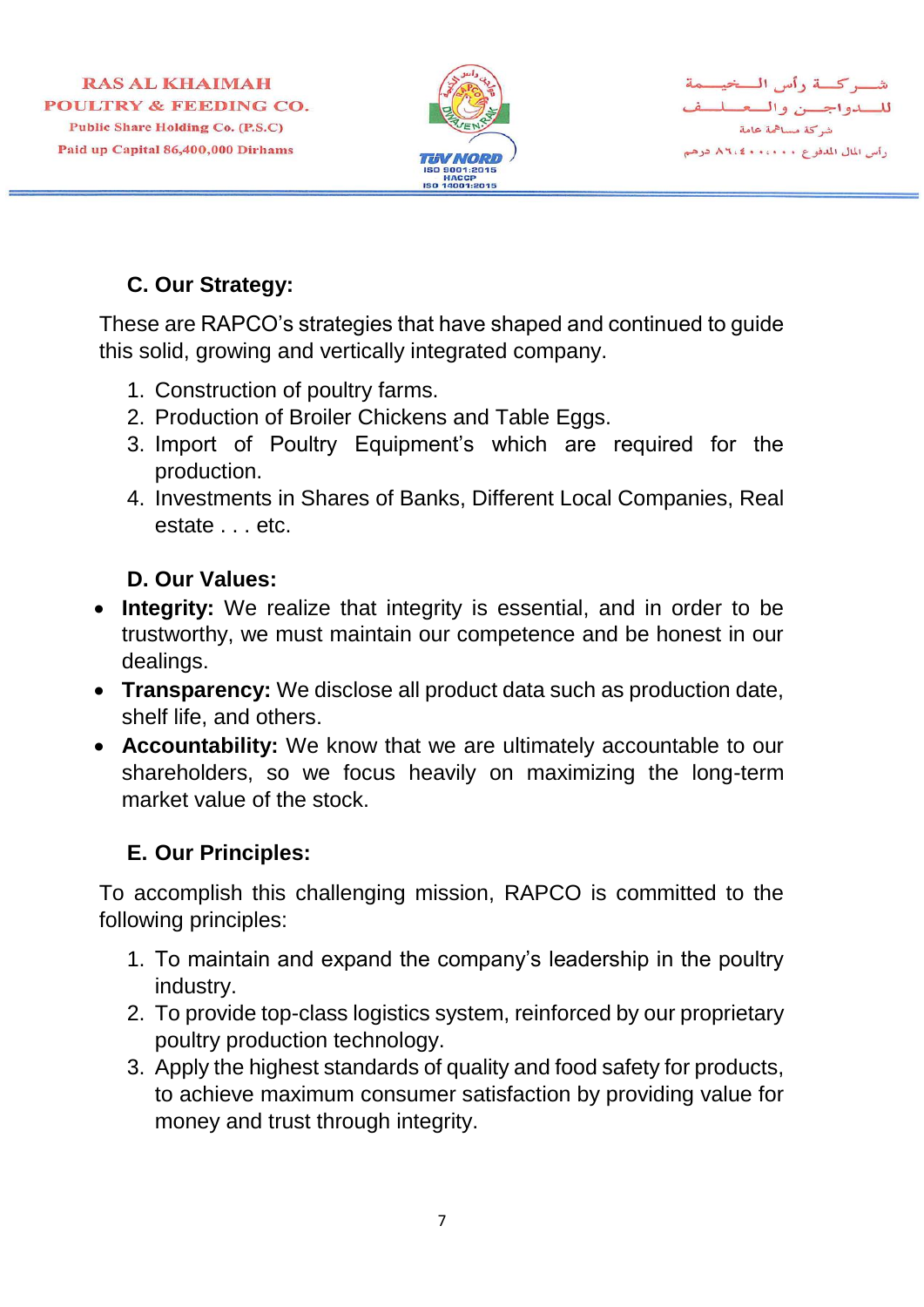

شب كسة دأس السخيسمة للسدواجسن والمعللف شركة مساهمة عامة رأس المال المدفوع ٨٦،٤٠٠،٠٠٠ درهم

#### **2. Members of the Board of Directors for the year 2020:**

| <b>Name</b>                                | <b>Position</b>      |
|--------------------------------------------|----------------------|
| Sheikh / Mohammed Humaid Abdullah Mohammed | The chairman         |
| Algasemi                                   |                      |
| HE/ Mubarak Ali Mubarak Alshamsi           | <b>Vice Chairman</b> |
| HE/ Abdullah Khalfan Mohammed Alshuraiqi   | <b>Board Member</b>  |
| Almehrezi                                  |                      |
| HE/ Ahmed Omer Salem Alkarbi               | <b>Board Member</b>  |
| HE/ Mohammed Hasan Mohammed Alshamsi       | <b>Board Member</b>  |
| Alawadhi                                   |                      |

#### **Board Committees:**

- A- Audit and Risk Committee.
- b- Nominations and Remunerations Committee.
- c- Technical Committee.

#### **2. Company ownership:**

• The following table shows a statement of the shareholders who own 5% or more of the company's capital as on December 31, 2020:

|              | <b>Name</b>                                    | No. of Shares   Percentage | (%)      |
|--------------|------------------------------------------------|----------------------------|----------|
|              | <b>Falcon Investment Company</b><br><b>LLC</b> | 41,769,806                 | %43.9497 |
|              | 2   Alhamra Group of Companies<br><b>LLC</b>   | 21,650,412                 | %22.7803 |
| $\mathbf{3}$ | Ras Al-Khaimah Government                      | 5,166,733                  | %5.4363  |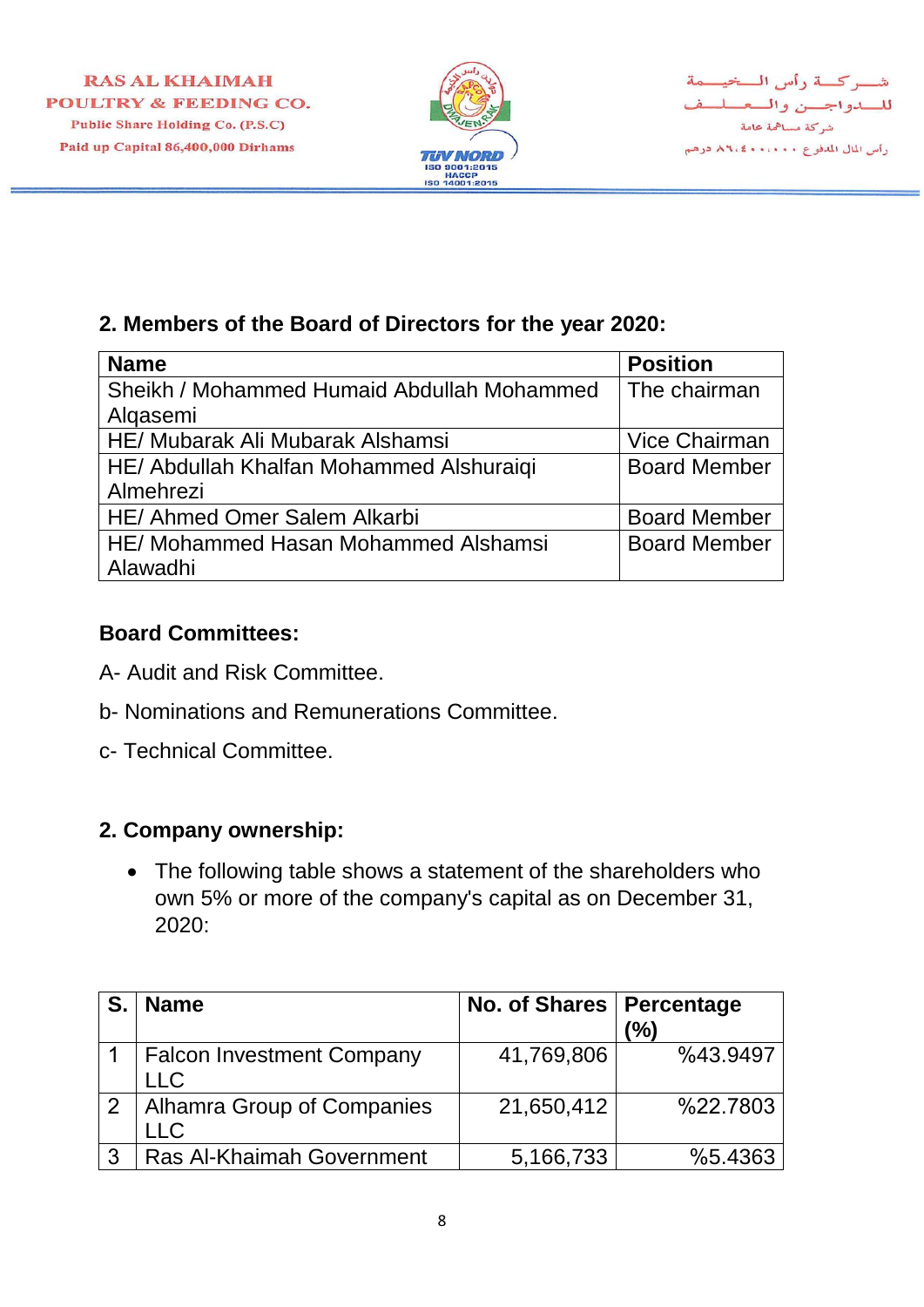

شركة رأس المخيمة للسدواجسن والمعللف شركة مساهمة عامة رأس المال المدفوع ٨٦،٤٠٠،٠٠٠ درهم

**3. The following table shows a statement of the distribution of shareholder ownership (individuals, companies, and government) categorized as follows as on 31/12/2020:**

| shareholder's Ownership |              |            |                                 |           |               |  |  |
|-------------------------|--------------|------------|---------------------------------|-----------|---------------|--|--|
| shareholder's           |              |            | Individuals   Companies<br>Gov. |           | <b>Total</b>  |  |  |
| Group                   |              |            |                                 |           |               |  |  |
| 1                       | <b>UAE</b>   | 8,348,440  | 68,953,050                      | 5,166,733 | 82,468,223.00 |  |  |
| 2                       | Gulf         | 12,244,466 | 159,253                         |           | 12,403,719    |  |  |
|                         | Countries    |            |                                 |           |               |  |  |
| 3                       | Arab         | 86,034     | $\overline{\phantom{a}}$        |           | 86,034        |  |  |
|                         | Countries    |            |                                 |           |               |  |  |
| $\overline{4}$          | Foreign      | 82,024     | -                               |           | 82,024        |  |  |
|                         | Countries    |            |                                 |           |               |  |  |
|                         | <b>Total</b> | 20,760,964 | 69,112,303                      | 5,166,733 | 95,040,000.00 |  |  |

# **4. Our products:**

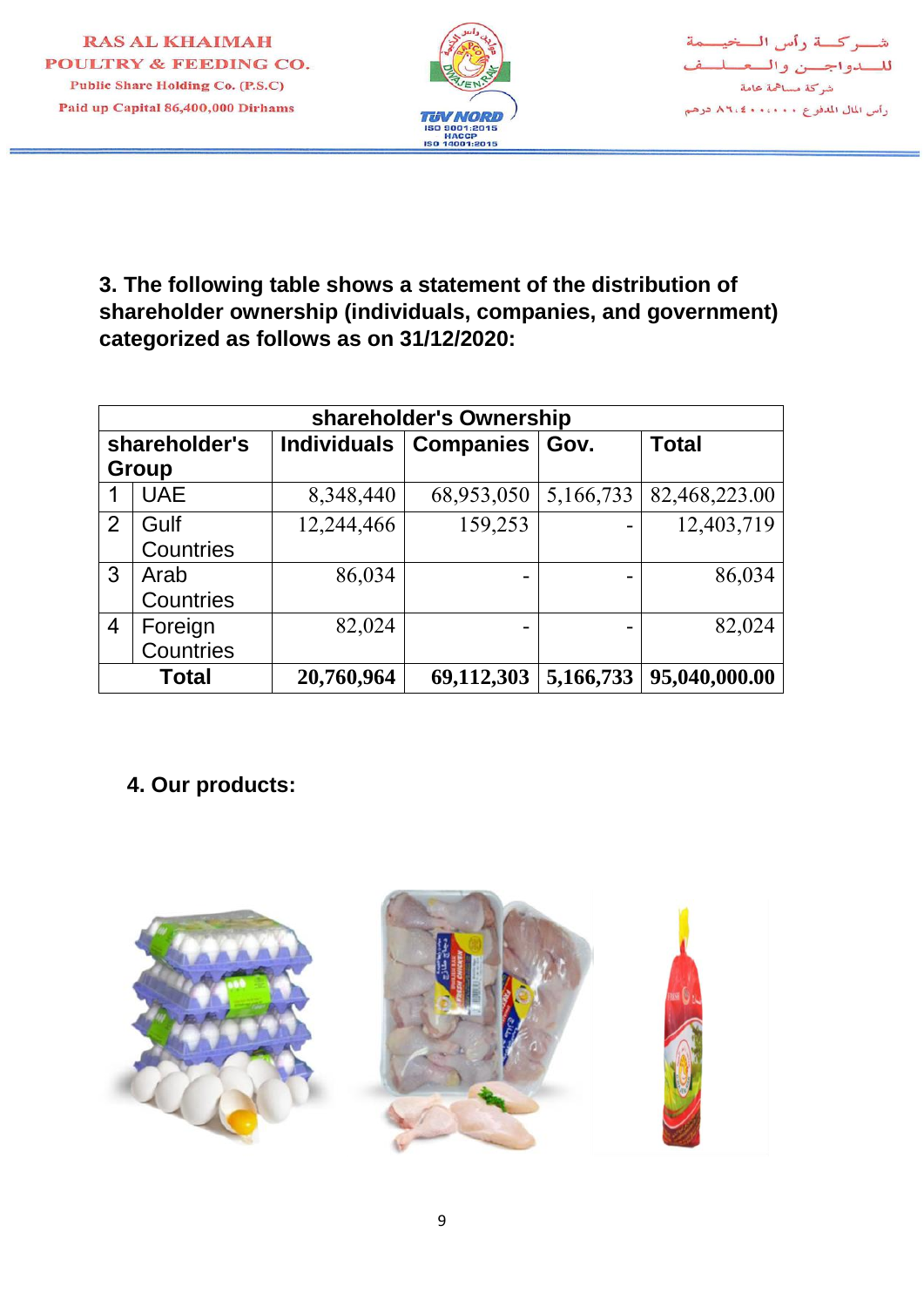



# **Organization Chart:**

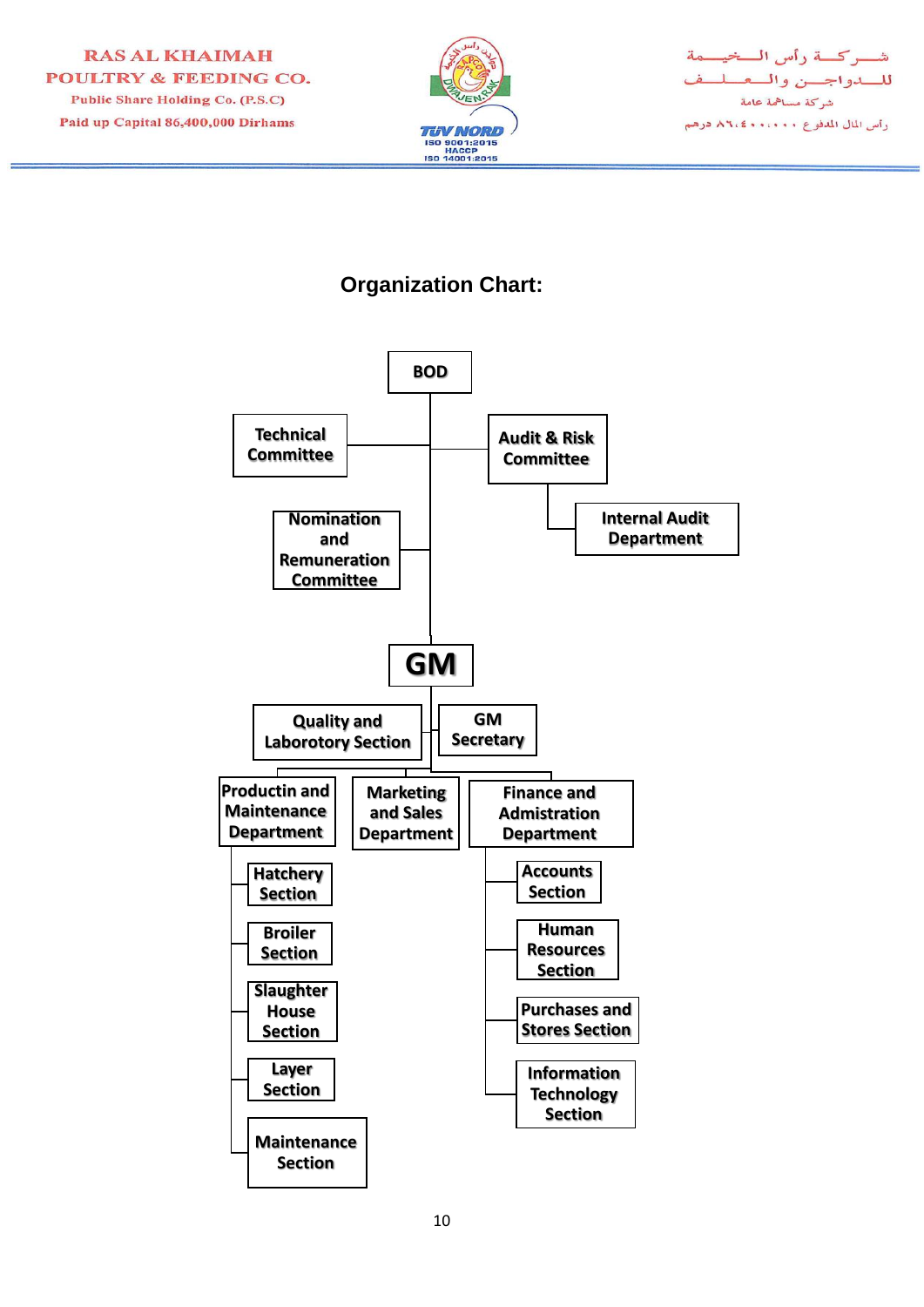



## **Fourth: Sustainable Development Goals**

The Sustainable Development Goals - also known as the Global Goals are a global call to end poverty, protect the planet, and ensure that all people enjoy peace and prosperity.

Therefore, our sustainability efforts are in line with global priorities and the UAE vision.

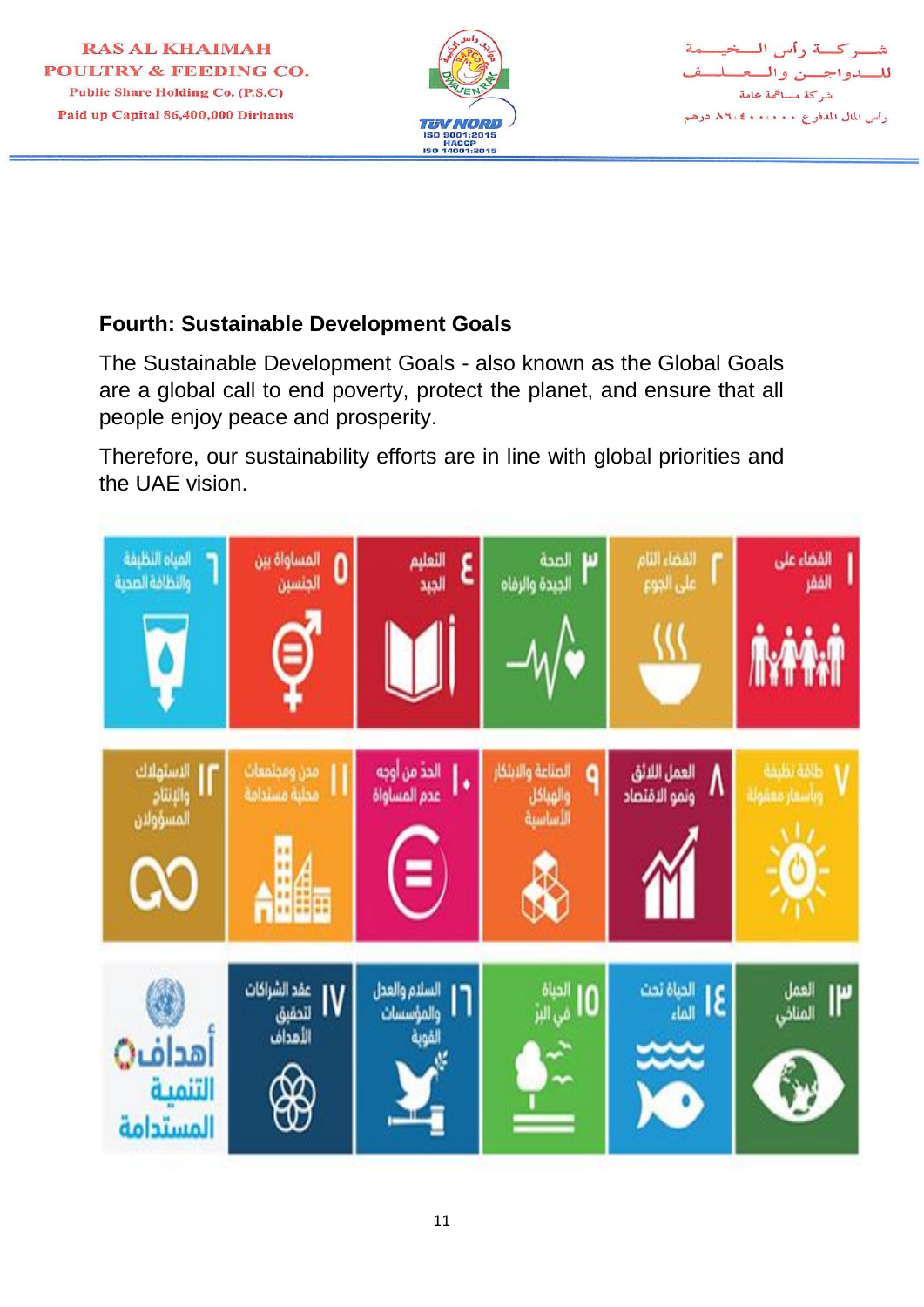



#### **Materiality Rating:**

We have conducted a detailed materiality assessment process to identify the measures that are most critical to our efforts to achieve sustainability. We wanted to improve our understanding of material issues of strategic importance to our company and our stakeholders in order to inform our decisions. This assessment identified the ESG issues of most importance to Ras Al Khaimah Poultry and Feed Company PJSC and our stakeholders, and represents the areas in which we have the greatest exceptional ability to influence and act. The 2020 Sustainability Aspects Assessment was conducted internally using our company code and identified 13 material focus areas that significantly increase our chance of impact.

#### **Define topics:**

Our process started by identifying the main themes related to our operations which were categorized into three main points:

Environment: practices to reduce environmental impact and conserve natural resources.

Social: The impact of our products and processes on employees, customers and communities.

Governance: The systems, structures, and trends that affect our vision and our management of operations.

#### **Define our main themes:**

- **Evaluation of materiality:**
	- 1. Review of materiality topics, identifying potential materiality topics through detailed review of current materiality topics and peer review.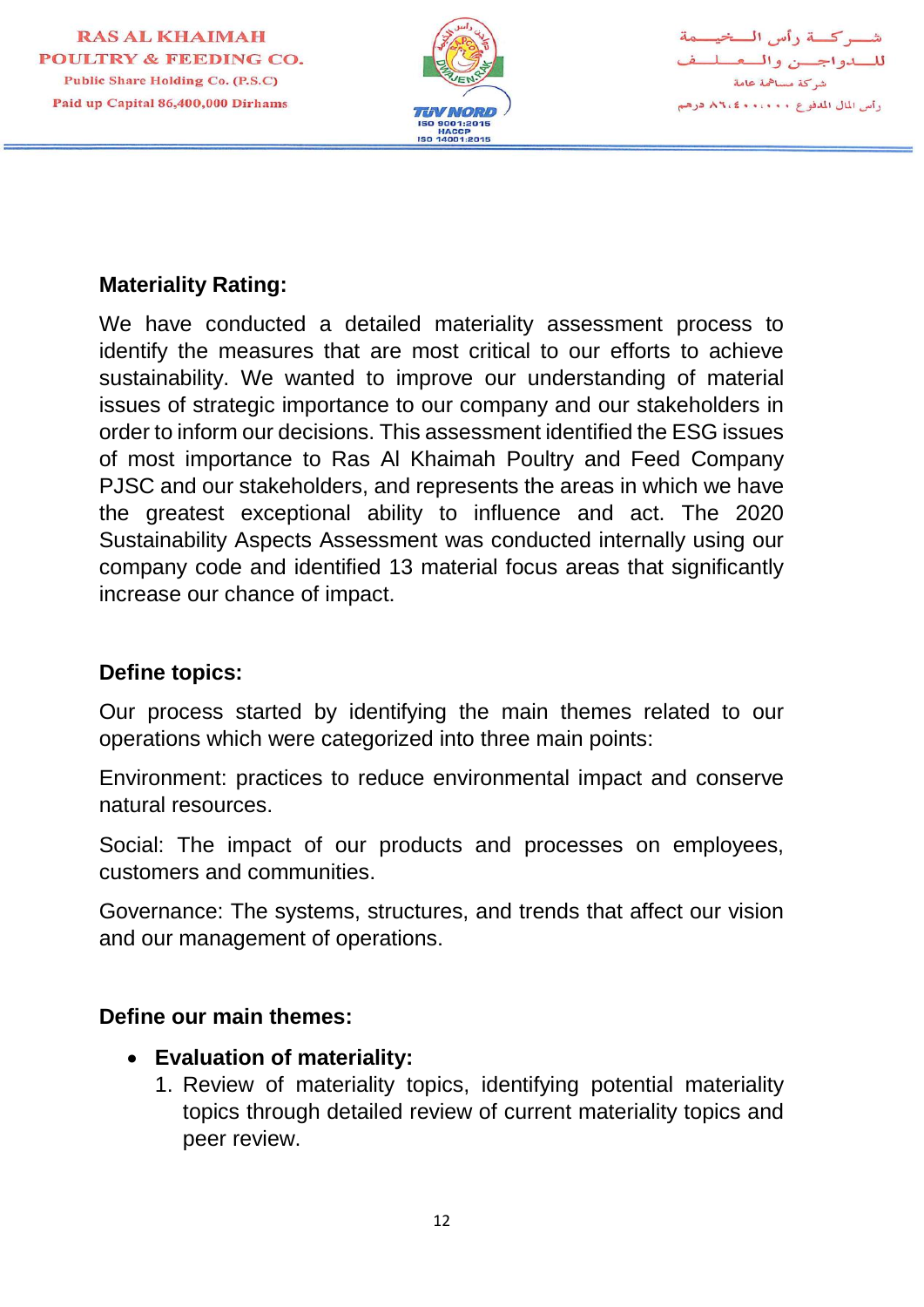

شب كسة رأس السخيسمة للسدواجسن والمعملم شركة مساهمة عامة رأس المال المدفوع ١٠٠٠٠٠ ٨٦،٤ درهم

- 2. Consultation with the main stakeholders, reviewing the main tasks of the company and agreeing on the core issues.
- 3. Evaluation of material importance issues and categorization of material issues into (high importance, medium importance and low importance) based on the advisory feedback.
- 4. Giving priority to material matters and prioritizing material matters according to the GRI's materiality matrix.
- 5. Verification of the main issues in accordance with the advice of management and shareholders.

# **The results of the analysis of the main topics are as follows:**

- **1. Social**
- Local communities.
- Recruitment.
- Occupational Health and Safety.
- Training and education.
- Diversity and equal opportunity.
- Training and education.

#### **2. Environmental:**

- Waste and various production residues.
- Energy.
- Emissions.

#### **3. Governance:**

- Compliance with regulations.
- Sales and Distribution Policies.
- Policies of supply and purchase.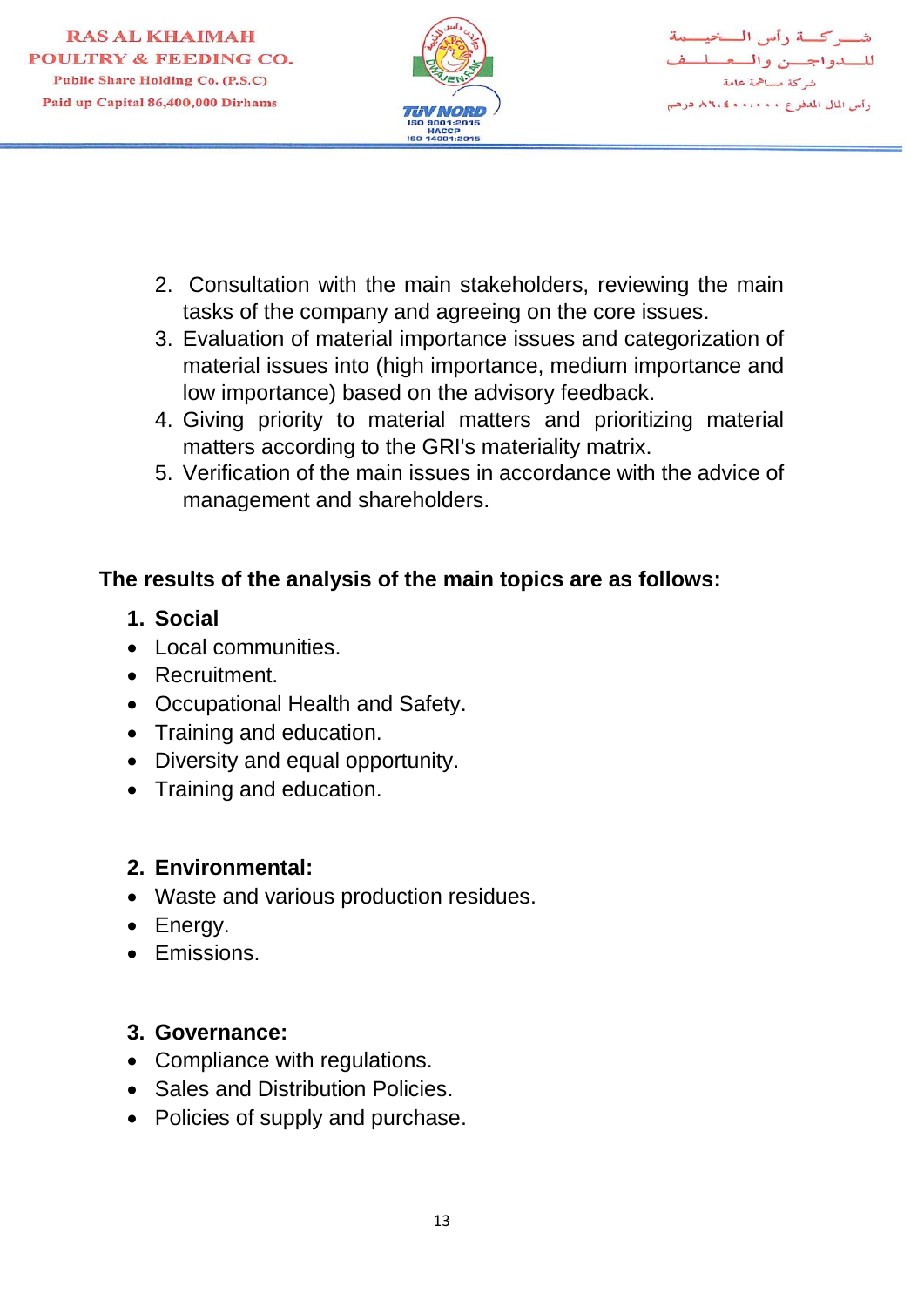

شب كسة رأس السخيسمة للسدواجسن والسعسله شركة مساهمة عامة رأس المال المدفوع ٨٦،٠٠٠٠ ٨٦،٤

#### **Define the priorities:**

Topics are prioritized based on the level of materiality to our stakeholders and our business, balancing current and future perspectives including:

- Analyze existing practices and sector-related disclosures with major global trends such as the Global Reporting Initiative, the UN Sustainable Development Goals, and the TCED Task Force on Climate-Related Financial Disclosures.
- Discussions with our major shareholders.

#### **Verification:**

These results have been categorized into social, environmental and governance in line with our values and goals, and the core issues are organized according to their importance, impact on our business, and importance to our stakeholders, and key topics are included in our overall business operations to ensure that resources are allocated and choices are made in a way that helps us play Our role in facing major global challenges.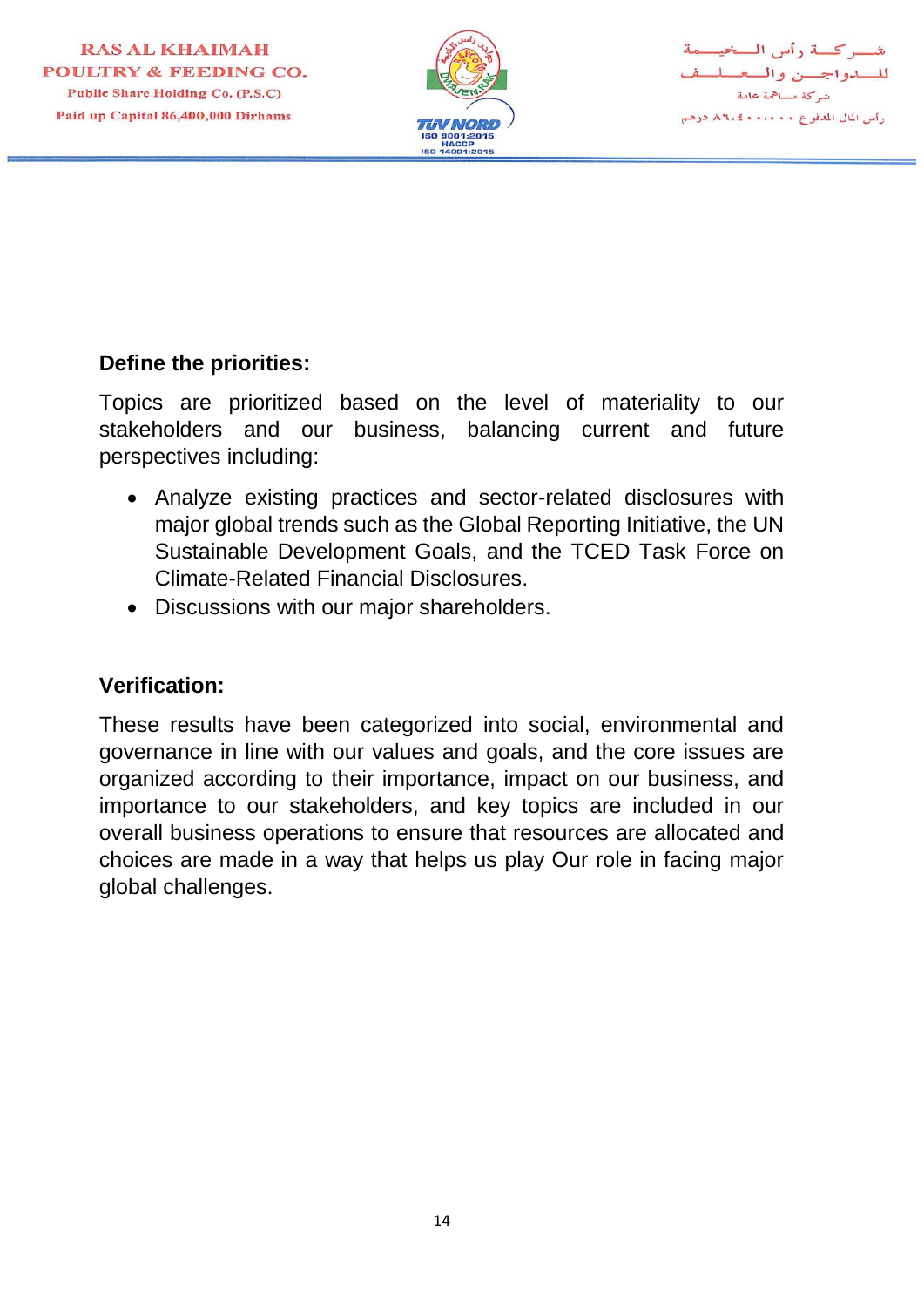

شب كسة رأس السخيسمة للسدواجسن والسعسلسة شركة مساهمة عامة رأس المال المدفوع ٨٦،٠٠٠٠ كالا ٨٦،٤

#### **Fifthly the environmental dimension:**

- Ras Al Khaimah Poultry and Feeding Co Public JSC (RAPCO) follows an established environmental management system in production of Eggs &Chickens, The environmental system manual describes the environmental management system in general with reference to environmental control process, as required under ISO 14001: 2015.
- RAPCO Environmental Management System includes the following:

An environmental Policy consistent with the significant environmental aspects which provides a framework of EMS.

- A systematic way of formulating a Plan to fulfill the environmental policy and the element of the environmental management system.
- A well-structured organization with defined duties and responsibilities.
- Proper communication/education & training.
- Documented and controlled procedures to work routines.
- Operational controls, consistent with significant environmental aspects.
- Emergency preparedness & response.
- Checking, monitoring and reviewing the effectiveness of EMS.
- The purpose of described process is to ensure that the associated environmental impacts of the delivered Product, Process & other activities meet the specified legal & other requirements.

# **1. Greenhouse Gas Emission (GHG):**

In line with global and national efforts aimed at curbing climate change caused by global warming Thermal, Ras Al Khaimah Poultry and Feeding Co Public JSC (RAPCO) monitor's greenhouse gas emissions and takes continuous measures to reduce them within and outside our operations. The company follows the GHG Protocol Corporate Accounting and Reporting Standard to calculate its GHG emissions: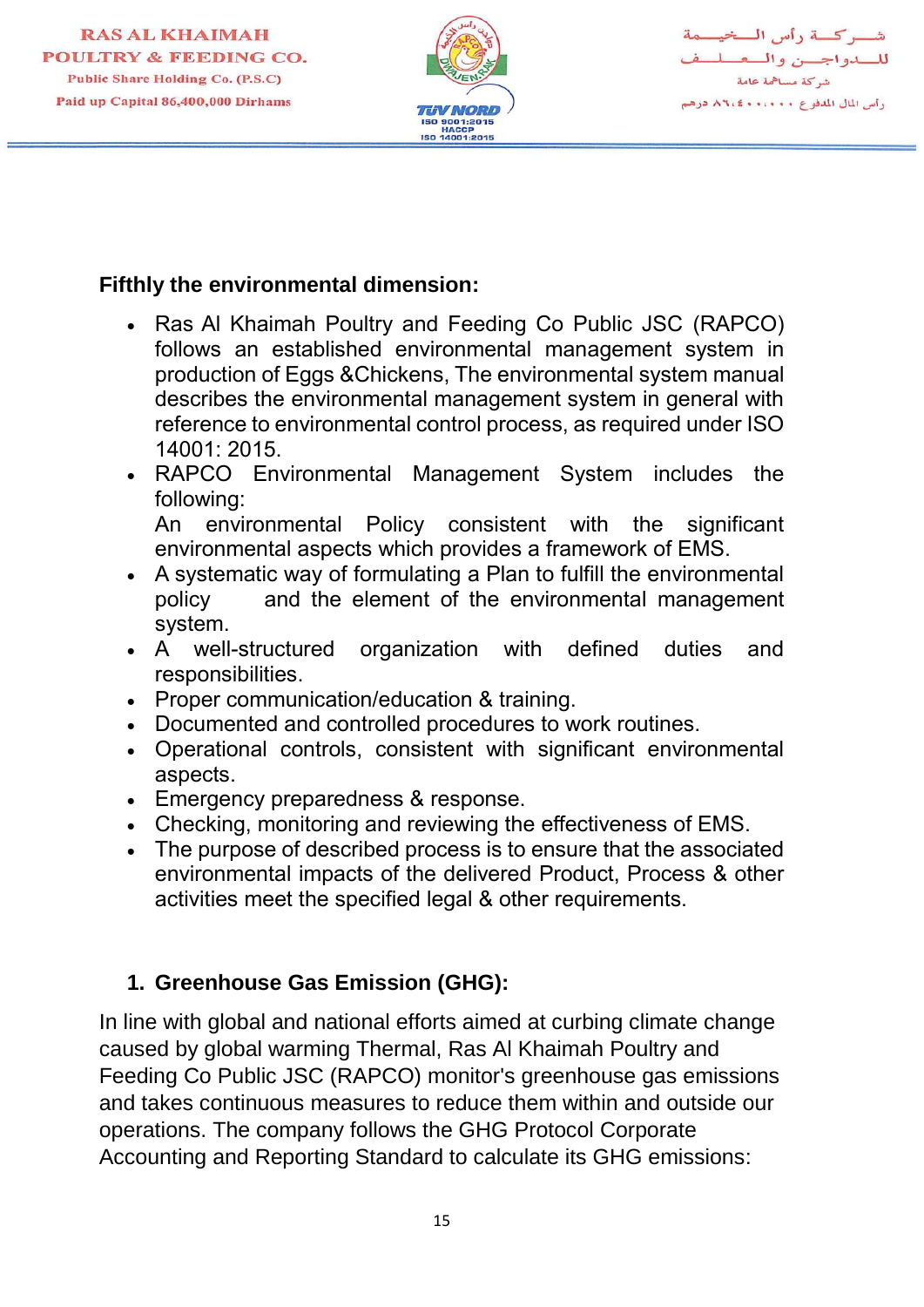

# **•Total greenhouse gas emissions metric tons/ton of clinker.**

# **1. Manure Storage Area:**

| <b>Test Parameters</b>                  | <b>Method</b>                    | Unit |     | <b>Result   UAE Cabinet decree 2006</b><br><b>Permissible Limits, Max</b> |
|-----------------------------------------|----------------------------------|------|-----|---------------------------------------------------------------------------|
| Carbon dioxide, CO <sub>2</sub>   BESEN | 60079-29-2<br><b>NDIR Sensor</b> | ppm  | 503 | 5000                                                                      |

# **2. Layer production Farm:**

| <b>Test Parameters</b>                  | <b>Method</b>             | Unit |     | <b>Result   UAE Cabinet decree 2006</b><br><b>Permissible Limits, Max</b> |
|-----------------------------------------|---------------------------|------|-----|---------------------------------------------------------------------------|
| Carbon dioxide, CO <sub>2</sub>   BESEN | 60079-29-2<br>NDIR Sensor | ppm  | 498 | 5000                                                                      |

#### **3. Energy use:**

Ras Al Khaimah Poultry & Feeding Co Public JSC (RAPCO) strives to reduce emissions related to its energy consumption by monitoring and managing the energy consumption and efficiency of all the business assets it manages. We realize that without knowing our consumption patterns and volumes, it will be difficult to identify energy saving opportunities across all of our different operations, and therefore, we are committed to better monitoring, managing and reducing our environmental footprint in the coming years as we derive our energy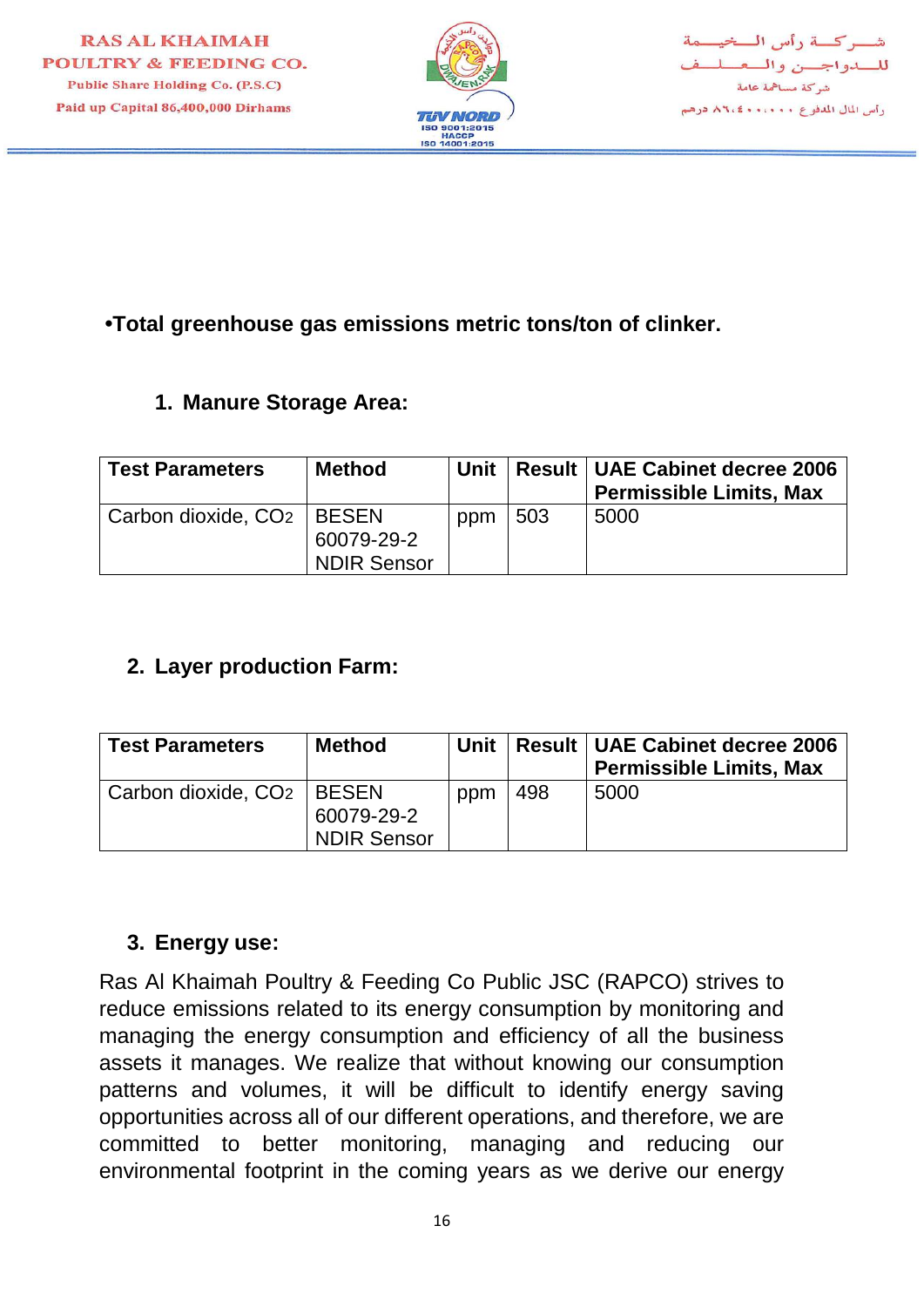



from direct and indirect energy sources. The direct consumption of energy is mainly derived from the consumption of electricity used in our production facilities entirely supplied by local utility service providers and diesel in transportation processes through our fleet. Indirect energy consumption accounts for half of our total energy consumption approximately.

The total amount of energy consumed directly is 2,803 MW / H.

The total amount of energy consumed indirectly (Benz.) is 152,807 LT

# **4. Energy density:**

Total direct energy usage MW/ Earnings  $= 0.000214$ 

Total indirect energy usage Liter/ Earnings = 85.401761

# **5. Energy blending:**

In layer and broiler farms and automated slaughterhouses, the company uses electricity to generate power, and uses benzene for transportation through its fleet of cars.

#### **6. Use of water:**

The total amount of water consumed is 171,759 cubic meters, and the company obtains water from its own underground wells in the Hamrania area.

#### **Environmental processes:**

• The company abides by local and international requirements and standards to preserve the environment and works continuously to maintain the minimum emissions that may be harmful to the environment and abides by the standards stipulated in the ISO 14001.2015 Environmental Management System.

 • The company pursues continuous improvement processes to reduce / recycle waste, not waste water, and optimize energy use, all of which is monitored in a technical way and through the operating system.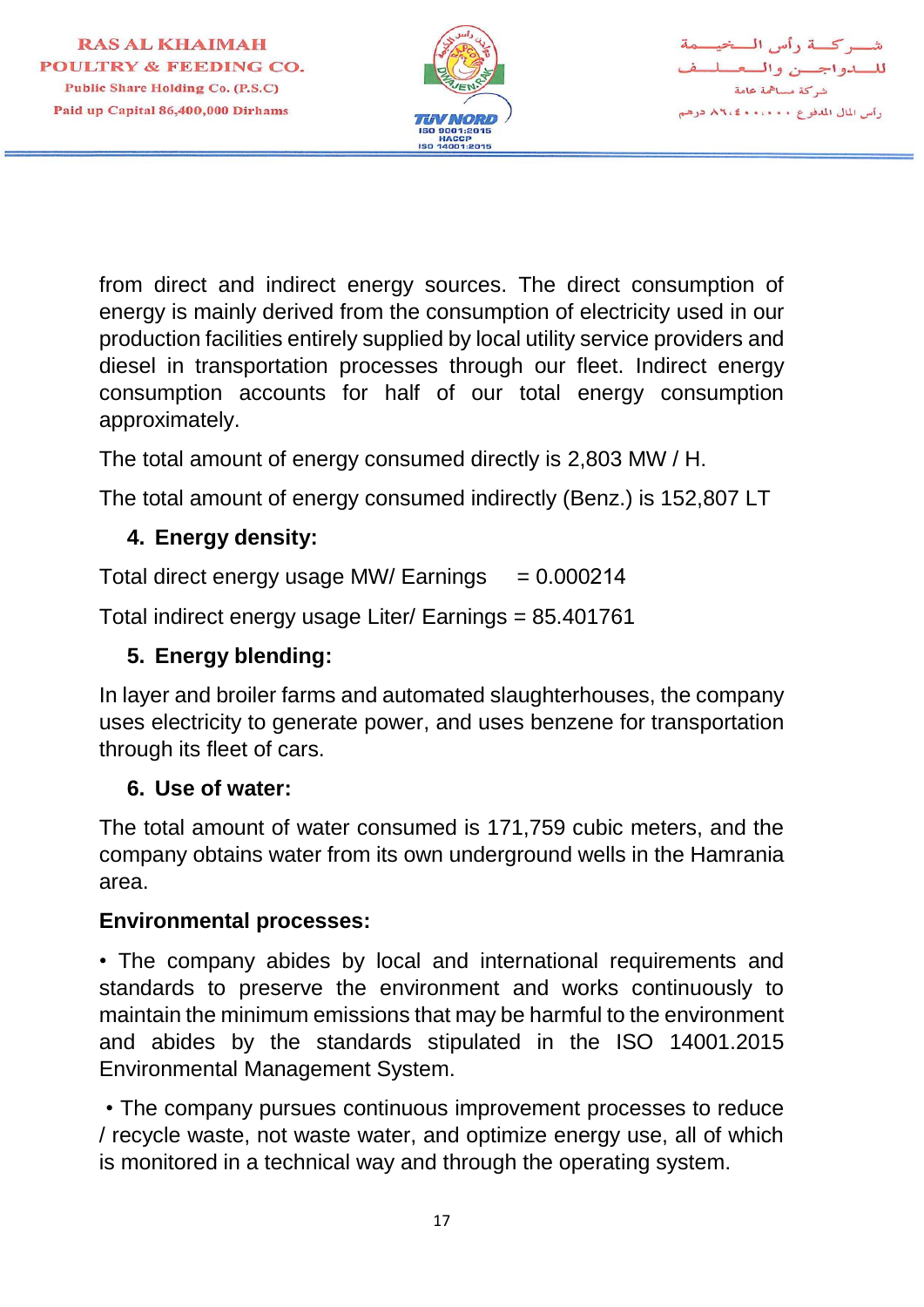

شب كسة رأس السخيسمة للسلواجسن والمعط شركة مساهمة عامة رأس المال المدفوع ٨٦،٠٠٠٠ ٨٦،٤

 • Our company is ISO 14001.2015 Environmental Management System certified.

# **7. Environmental Control /1:**

The company's management gives priority to preserving the environment and adhering to the approved standards and specifications. The management represented by the Quality Department monitors and adheres to environmental requirements.

# **8. Environmental Control /2:**

The Board of Directors also monitors the administration's activity related to preserving the environment and compliance with environmental requirements, standards and specifications approved by the Quality Department in obtaining approved certificates.

#### **9. Climate Risk Mitigation:**

The total expenses of monitoring, preserving the environment and disposal of farm waste and automated slaughterhouse in the year 2020 amounted to (141,037) AED.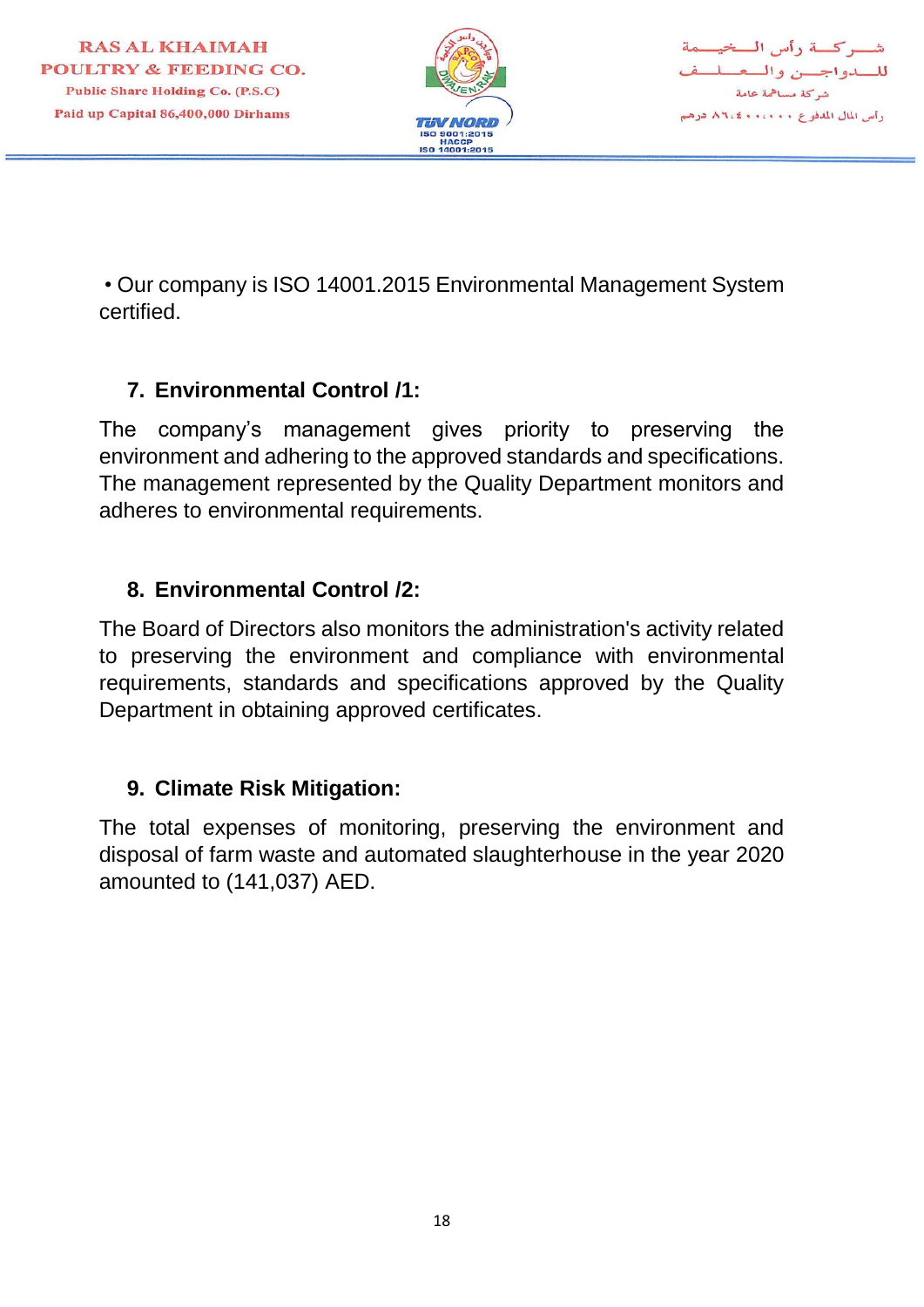

#### **Sixth, the social dimension:**

The process of sustainable social development includes human development that aims to improve the level of health care and education, as well as the element of participation. The definitions of sustainable development emphasize that development should be through participation so that people participate in making development decisions that affect their lives, where the human being is the focus of the definitions presented about Sustainable development is also the element of justice or equity and equality.

## **1. General Manager Pay Ratio:**

The ratio of the general manager's total pay to the average total full-time equivalent is %24.32

# **2. Gender Pay Ratio:**

The average wage of males to the average wage of females is %0.85

#### **3. Employee turnover:**

Ras Al Khaimah Poultry and Feeding Company PJSC (RAPCO) is keen to reduce employee turnover as much as possible by appointing the right person in the right place, ensuring safety in the workplace and creating an employee-friendly work environment. Providing the necessary transportation to and from work.

 •The percentage change year after year for employees working in the full-time system is %51

 •The company does not have any change year after year for part-time employees.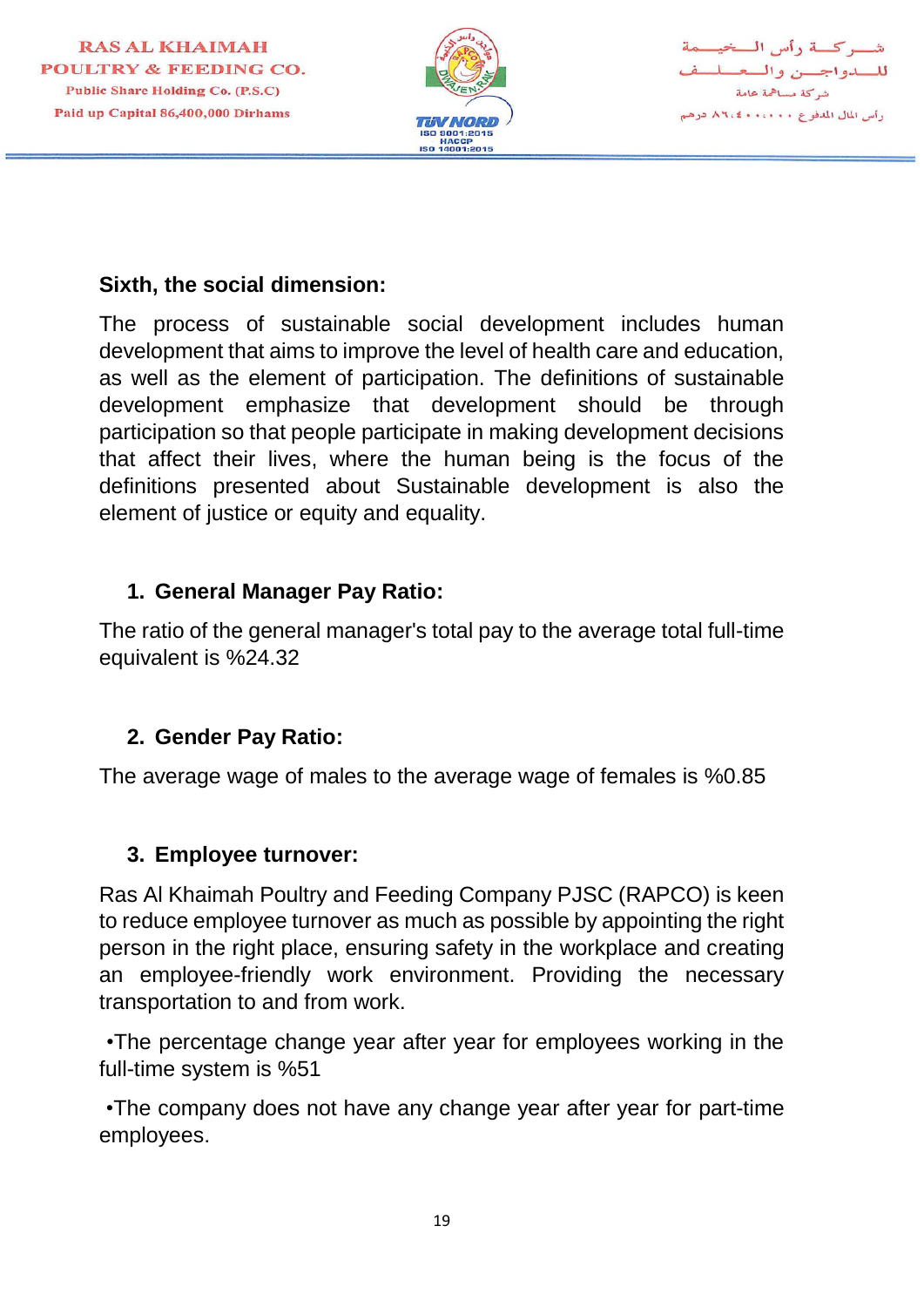

بركسة دأس المسخيسمة للسدواجسن والمعملم شركة مساهمة عامة رأس المال المدفوع ٠٠٠٠٠٠ ٨٦،٤ درهم

 •The company does not have any change year after year for contractors/consultants.

## **4. Gender Diversity:**

Ras Al Khaimah Poultry and Feeding Co Public JSC (RAPCO) adopts a corporate culture that aims to support and promote female work, as well as there is no discrimination in pay when equal value and quality of work, in addition to enabling everyone to participate thanks to nondiscrimination policies, and in accordance with the laws The UAE and the global trend to achieve gender equality, we will continue to seek to create new opportunities and increase the number of female employees in addition to enhancing their contribution to sustainable development.

#### **5. Temporary workers Ratio:**

•There are no employees in the company working part-time.

 •There are no employees in the company who work as contractors and/or consultants.

# **6. Non-discrimination:**

 •The total number of employees in the institution and the percentage of jobs held by men and women:

| Type         | <b>Number</b>  | Percentage |
|--------------|----------------|------------|
| Men's        | 5 <sup>′</sup> | %98.03     |
| Women's      |                | %1.97      |
| <b>Total</b> | 52             | %100       |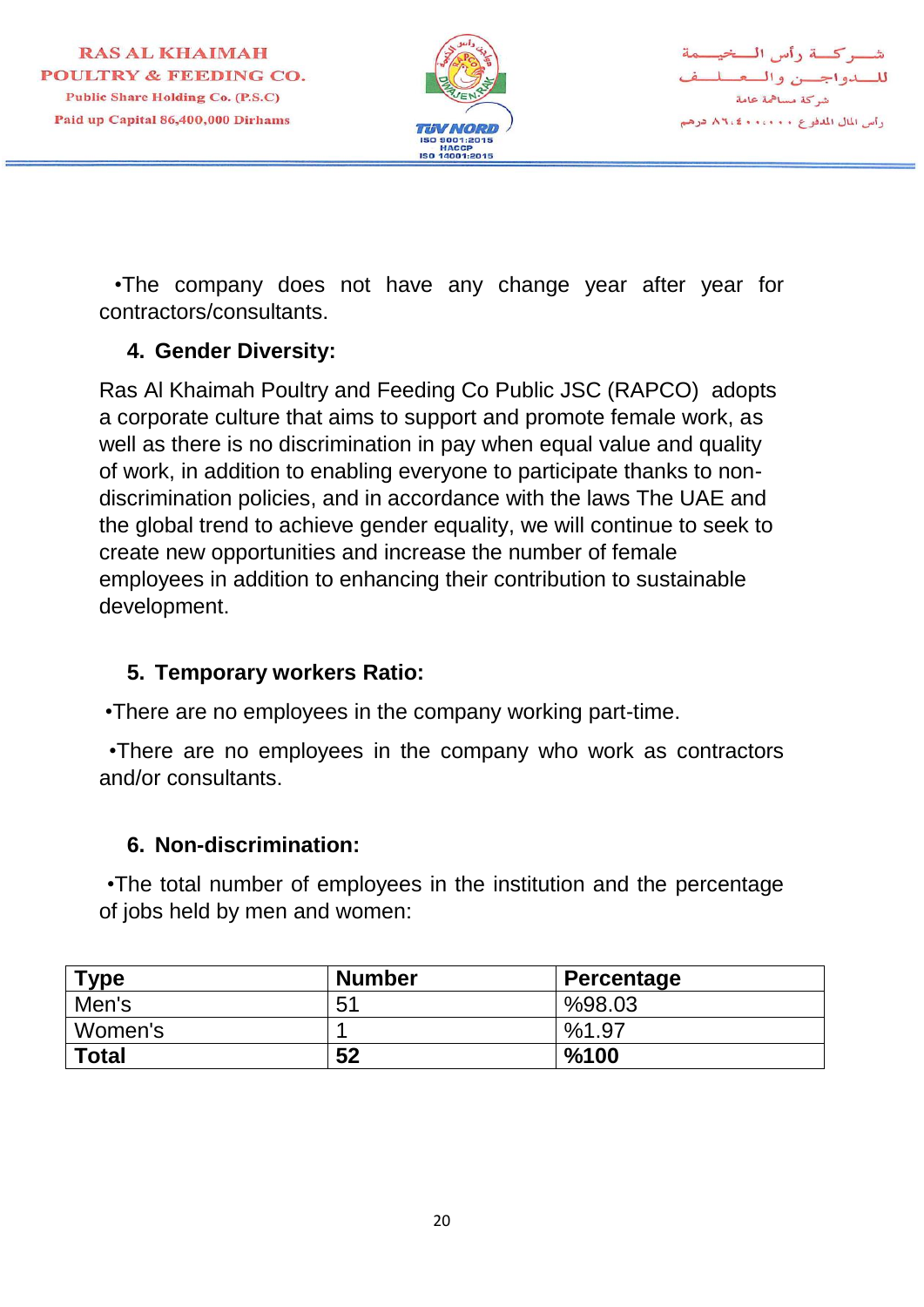

#### **•Lower and middle positions occupied by men and women:-**

| <b>Type of Position</b>   | <b>Number of</b><br><b>Positions</b> | No. of<br>Men's | Percentage<br>of Men's | No. of<br>Women's | Percentage<br>of Women's |
|---------------------------|--------------------------------------|-----------------|------------------------|-------------------|--------------------------|
| <b>Lower Positions</b>    | 35                                   | 35              | %100.00                |                   |                          |
| <b>Middle Positions</b>   | 17                                   | 16              | %94.12                 |                   | %5.88                    |
| <b>Total / Percentage</b> | 52                                   | 50              | %96.15                 |                   | %1.92                    |

#### **Senior and executive positions held by men and women:-**

| <b>Type of Position</b>   | <b>Number of</b><br><b>Positions</b> | No. of<br>Men's | Percentage<br>of Men's | No. of<br><b>Women's</b> | Percentage<br>of Women's |
|---------------------------|--------------------------------------|-----------------|------------------------|--------------------------|--------------------------|
| <b>Lower Positions</b>    |                                      |                 | %100                   |                          | $\%0$                    |
| <b>Medium Positions</b>   | 14                                   | 13 <sup>°</sup> | $\frac{9}{92.86}$      | 3                        | %0.08                    |
| <b>Total / Percentage</b> | 89                                   | 86              | $\frac{9}{94.12}$      | 3                        | %0.19                    |

# **7. Injury Rate:**

Ras Al Khaimah Poultry and Feeding Co Public JSC (RAPCO) is working to create a safe work environment for workers and raise the level of efficiency of the means of prevention, which has led to a reduction in the recurrence of work injuries, during the year 2020, no work injuries were recorded..

#### **8. Global & Health and Safety:**

Ras Al Khaimah Poultry and Feeding Co Public JSC (RAPCO) places human health at the forefront of its priorities, and deals with its preservation and upgrading as one of the most important goals in the process of sustainable development. The company is committed to applying international best practices that ensure the safety of all concerned. The administration also applies a system based on providing a healthy work environment, providing health insurance for employees.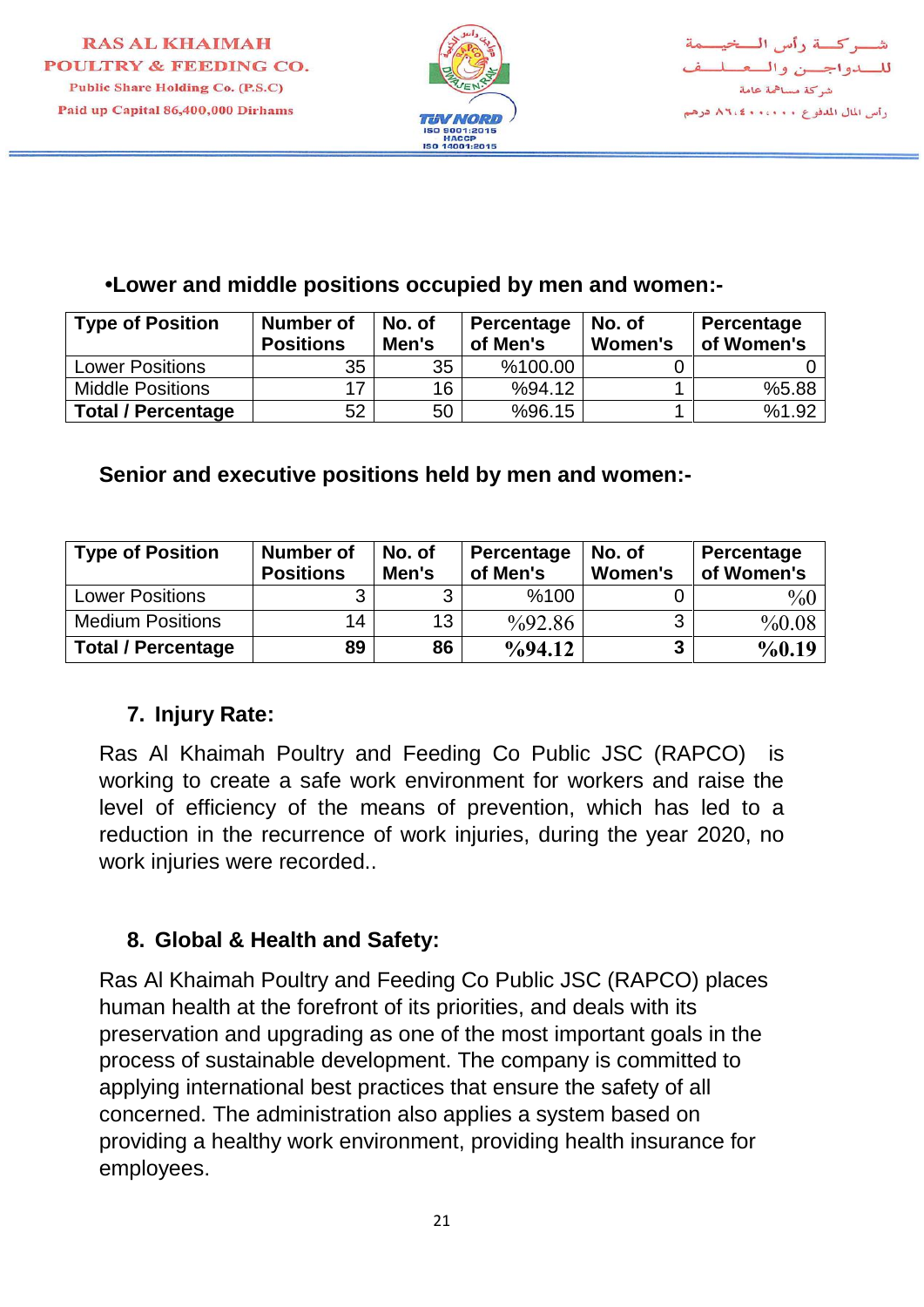



# **9. Child and Forced Labor:**

The company follows the recruitment and appointment rules within the general provisions of the company's appointment requirements that the applicant must be at least 18 years old.

The policy also applies to suppliers and sellers.

## **10. Human Rights:**

The company also follows the human rights rules stipulated in the UAE Labor Law

# **11. Nationalization:**

The percentage of Emirati employees versus full-time employees during the year 2021 is 2%.

# **12. Community Investment:**

The company does not have community investments due to the weak financial results of the company during the year 2021.

Rabco always shows its commitment to the community.

Rabco is actively involved in the UAE Food Bank project launched by the UAE Government.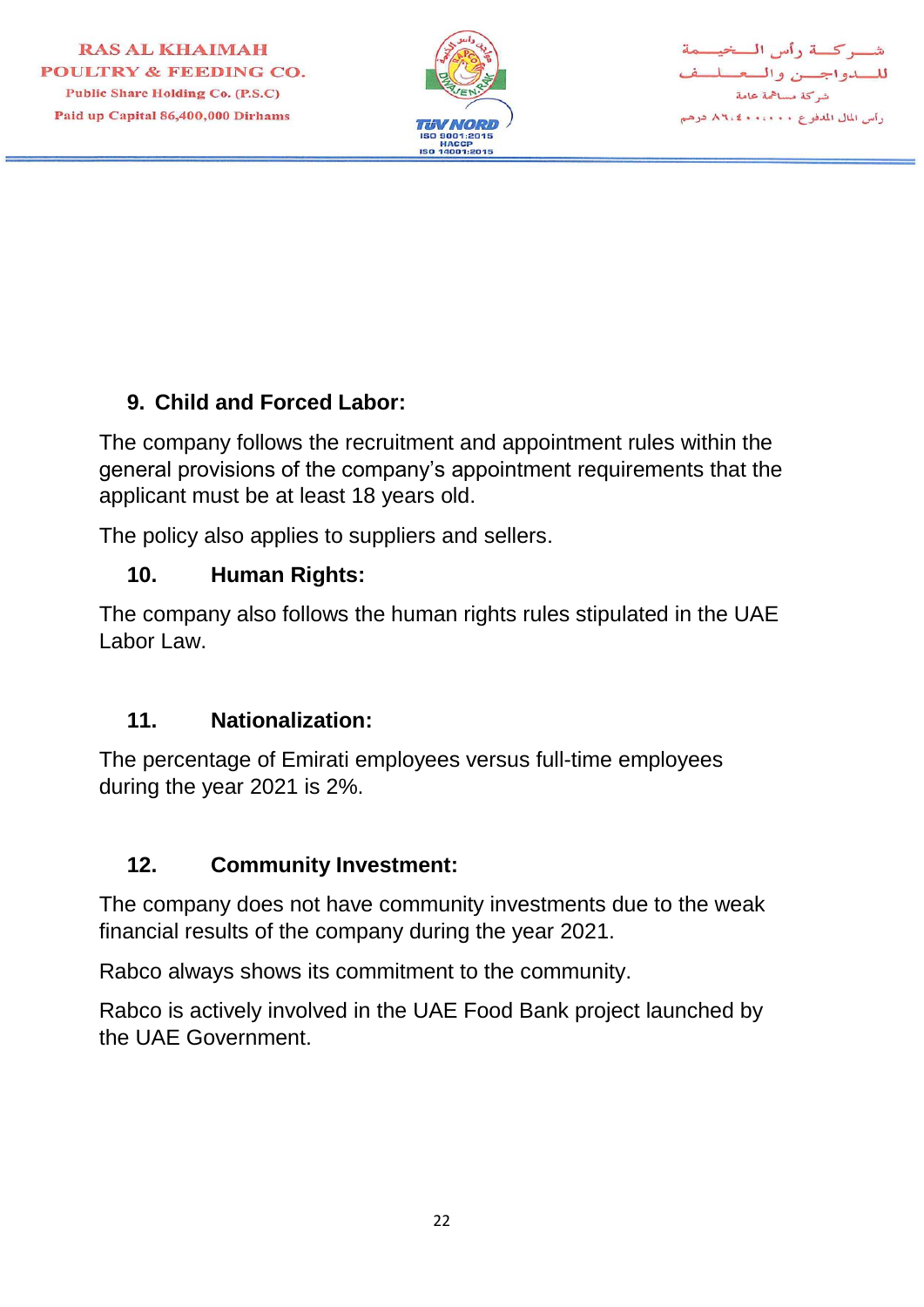

شب كسة رأس السخيسمة للسدواجسن والمعسل شركة مساهمة عامة وأس المال المدفوع . ٨٦،٤٠٠، ٢٠٤٨ درهم

#### **Seventh: Governance:**

Ras Al Khaimah Poultry and Feeding Co Public JSC (RAPCO) attaches great importance to the issue of corporate governance and discipline, in order to ensure that governance procedures and processes are implemented in an appropriate manner that contributes to achieving our sustainable long-term success.

It also takes into account full compliance with the provisions of the legislation in force, including the provisions of the Chairman of the Board of Directors of the Securities and Commodities Authority Resolution No. 3 / RM for the year 2020 regarding the adoption of the Corporate Governance Guide for Public Shareholding Companies. Since the company's board of directors is responsible to the company's shareholders and customers for the proper and strict application of the principles of governance by achieving the required discipline in the company's management in accordance with international standards, the board of directors maintains and encourages the highest levels of transparency and accountability.

#### **Diversity of the Board of Directors:**

According to Article No. 19 of the company's articles of association, the company is managed by a board of directors consisting of (five members) who are elected by the ordinary general assembly by cumulative secret vote. In all cases, the majority of the members of the board, including the president, must be citizens of the state.

Accordingly, a new board of directors was elected for the company at the company's regular annual general meeting held on 11/04/2021, and the board includes five members, all of whom are citizens of the United Arab Emirates and are known for their experience and high efficiency.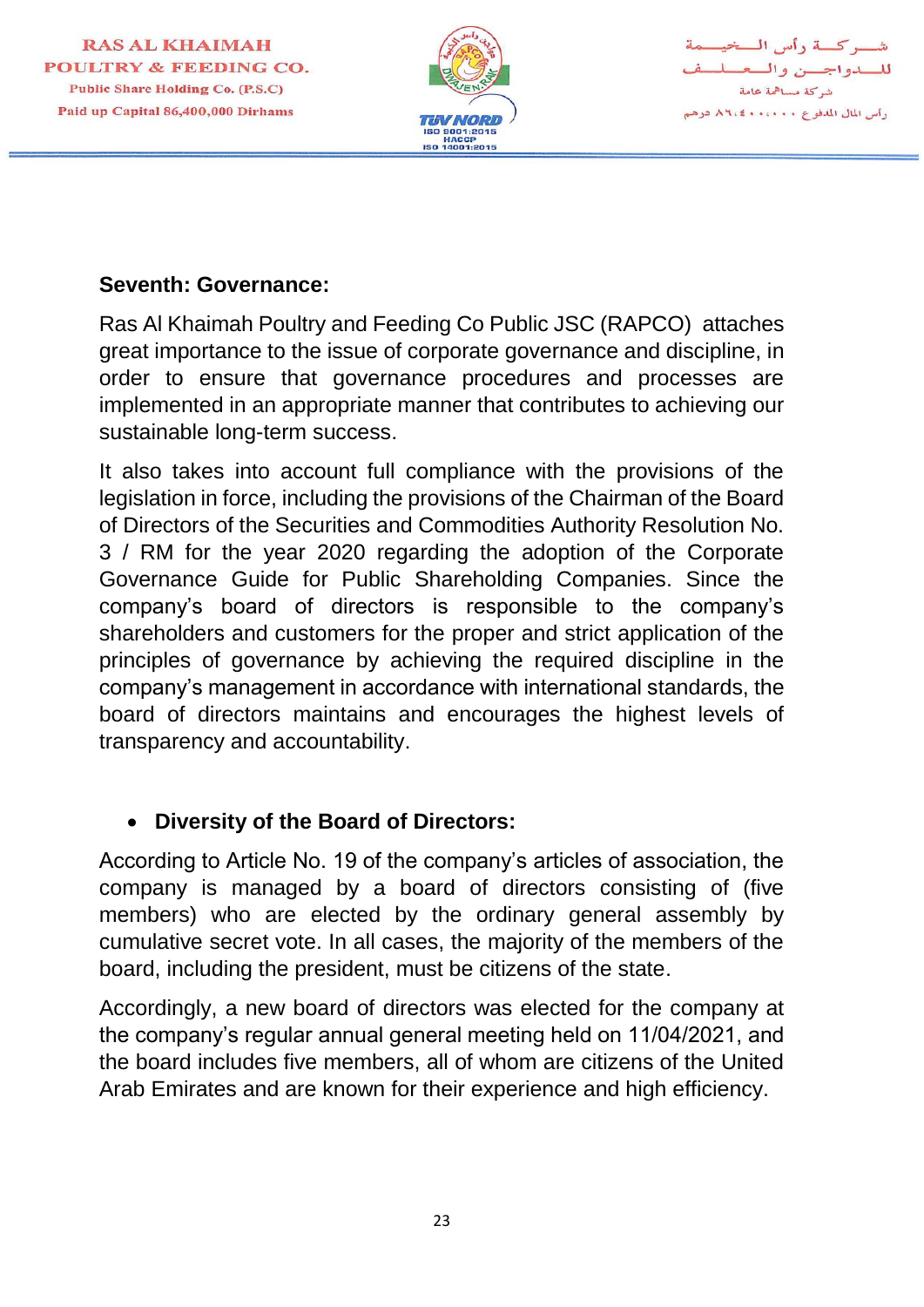

# **Percentage of the total board seats occupied by women and men:**

| <b>Details</b> | <b>No. Of Seats</b> | Women's | Men's |
|----------------|---------------------|---------|-------|
|                |                     |         |       |
| Percentage%    |                     | %0      | %100  |

# **Percentage of committee seats occupied by women and men:**

| <b>Details</b>                                    | No. of committees | No of Seats | Women's   Men's |         |
|---------------------------------------------------|-------------------|-------------|-----------------|---------|
| No. of committees                                 |                   | $3 - 4$     |                 | $3 - 4$ |
| The percentage of seats occupied by women and men | %0                | %100        |                 |         |

The company supports women's involvement and participation in business and believes that diversity contributes to the quality and effectiveness of governance. In the recent elections to the council, the company invited both male and female candidates, however, none of the women applied to run for candidacy and therefore there are currently no female representatives in the council.

#### **Independence of the Board of Directors:**

The company's board of directors and the executive management are bound by the rules and procedures stipulated in the text of Article (9), the controls for candidacy for membership of the board of directors in the Governance Guide issued by the decision of the Chairman of the Board of Directors of the Securities and Commodities Authority No. And Article No. (22) of the company's articles of association, as all members, including the chairman, are non-executives and the majority are independents who have practical experience and technical skills for the benefit of the company.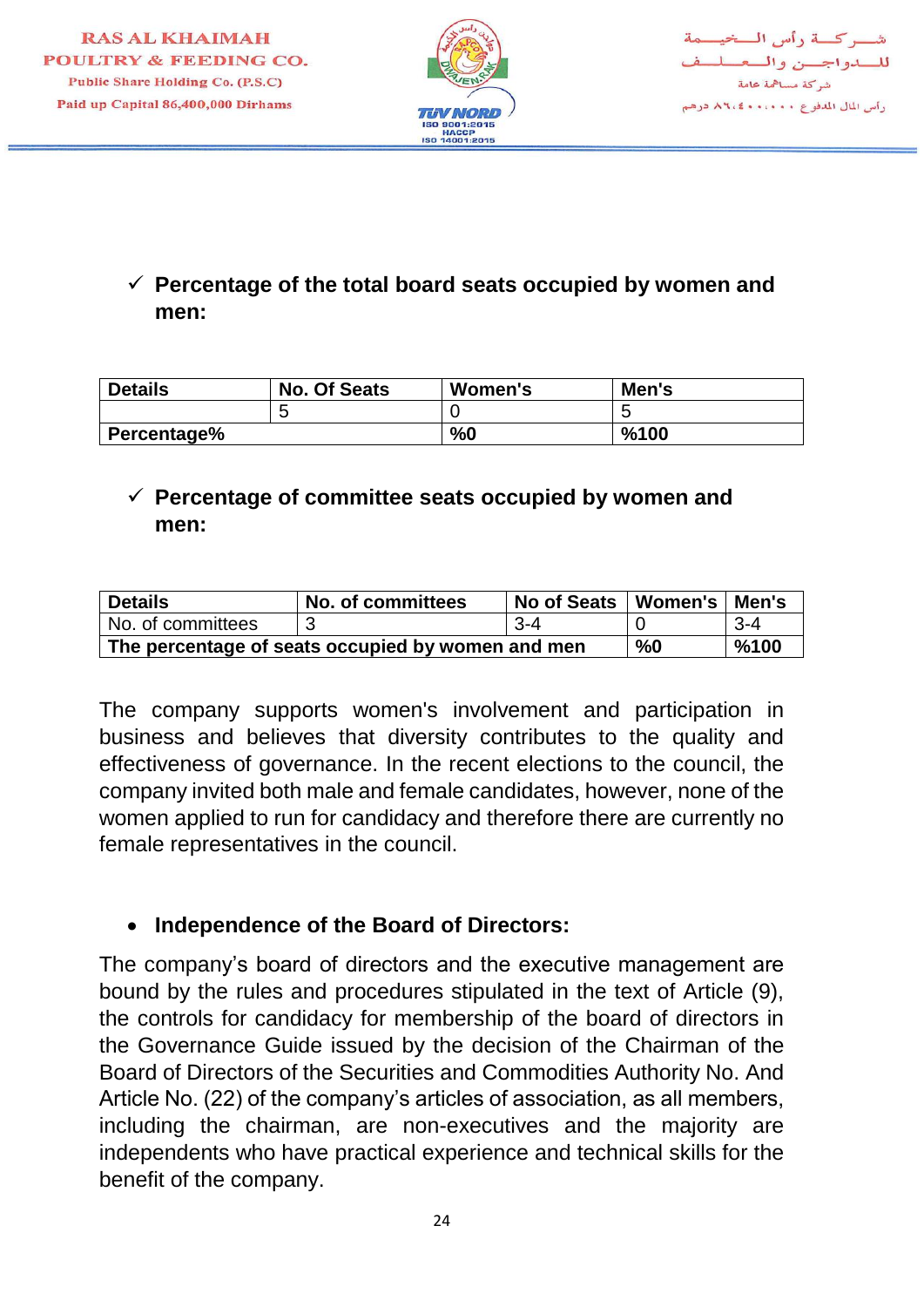

شب کسة رأيس السنحيه للسدواجسن والسع شركة مساهمة عامة رأس المال المدفوع ٨٦،٠٠٠ كالم درهم

- **Salaries and incentives:**
- $\checkmark$  Executives do not get incentives for achieving sustainability.
- **Supplier Code of Conduct:**
- $\checkmark$  Ras Al Khaimah Poultry and Feeding Co Public JSC (RAPCO) is committed to the highest ethical and legal standards in the conduct of its business. The company requires everyone who does business with it to acknowledge, and agree to abide by, the policies and principles stipulated by the company. These rules apply to all providers of goods / services and subsidiaries she has.
- $\checkmark$  During the year, suppliers will be required to formally certify their compliance with the rules.
- **Ethics and Anti-Corruption:**
- $\checkmark$  The UAE is one of the leading countries in combating corruption, and the state has issued laws that criminalize and hold anyone involved in acts of corruption accountable, whether in the public or private sectors. Articles 234-239 of the UAE Penal Code stipulate provisions for combating bribery and corruption, and the consequences of a public official committing these crimes. To this end, Ras Al Khaimah Poultry and Feeding Co Public JSC (RAPCO) adheres to and follows the anti-corruption policy as it is an Emirati company. In addition, it has internal policies and controls that help the company to combat corruption.
- $\checkmark$  Compliance rate of the company's workforce is 100%

#### **Data privacy:**

 $\checkmark$  Ras Al Khaimah Poultry and Feeding Co Public JSC (RAPCO) is committed to providing the highest standards of privacy and